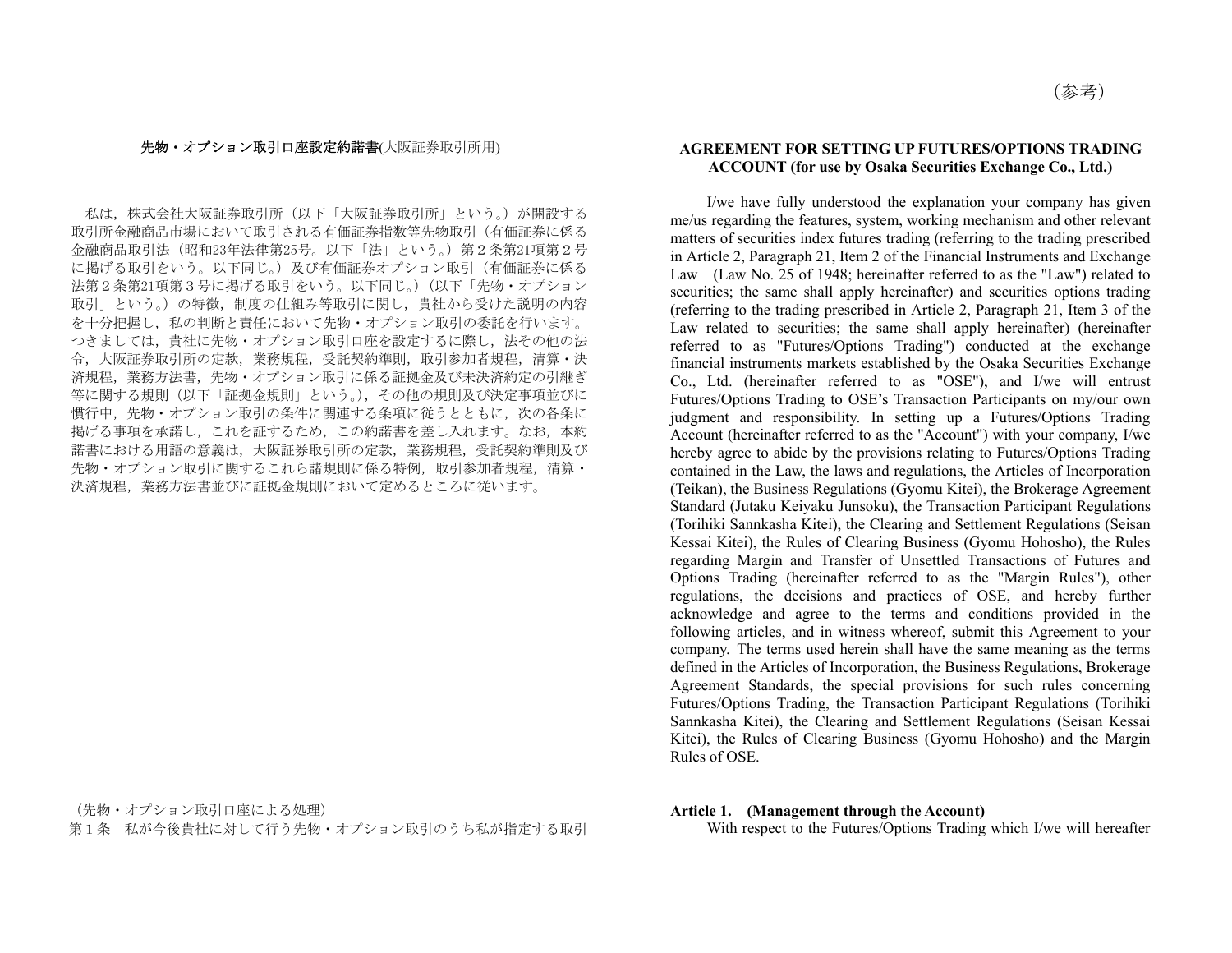の委託において、次に掲げる事項をすべてこの先物·オプション取引口座で処理 すること。

- (1) 有価証券指数等先物取引に係る証拠金(取引証拠金及び委託証拠金を含む。以 下この条において同じ。),計算上の損益金,決済に伴う損益金,その他授受する 金銭
- (2) 有価証券オプション取引に係る売付け又は買付けに係る取引代金,証拠金,有 価証券オプション(有価証券オプション取引に係る権利をいう。以下同じ。)の行 使(以下「権利行使」という。)に伴い授受する有価証券及び金銭(信用取引によ る売付け又は買付けが成立した場合を除く。),その他授受する金銭

(証拠金の目的)

- 第2条 証拠金は、私が貴社に対して負担する先物·オプション取引に係る債務の履 行を確保することを目的とするものであること。
- 2 証拠金のうち取引証拠金は,貴社が大阪証券取引所に対して支払い若しくは引き 渡すべき私の委託に基づく貴社の先物・オプション取引に係る債務の履行を確保す ること及び私が貴社に対して負担する先物・オプション取引に係る債務の履行を確 保することを目的とするものであること。
- 3 前項の規定にかかわらず、貴社が非清算参加者である場合には、証拠金のうち取 引証拠金は,貴社の指定清算参加者が大阪証券取引所に対して支払い若しくは引き 渡すべき私の委託に基づく貴社の指定清算参加者の先物・オプション取引に係る債 務の履行,貴社が貴社の指定清算参加者に対して支払い若しくは引き渡すべき私の 委託に基づく貴社の先物・オプション取引に係る債務の履行及び私が貴社に対して 負担する先物・オプション取引に係る債務の履行を確保することを目的とするもの であること。

(取引証拠金及び委託証拠金)

第3条 私がこの先物・オプション取引口座を通じて貴社に差し入れた証拠金(私 の現金支払予定額に相当する額の金銭を除く。以下同じ。)は,貴社が保管するの ではなく,私の代理人である貴社(貴社が非清算参加者である場合には,貴社及 び貴社の指定清算参加者)が,私の委託に基づく未決済約定に係る取引証拠金と してそのまま大阪証券取引所に直接預託し,大阪証券取引所で保管されること。 ただし,私が貴社に証拠金を差し入れた日から起算して4日目(大阪証券取引所 が定める休業日を除く。)の日までの間は,貴社が取引証拠金としてこれを保管し, 貴社自身が所有するこれに相当する金銭又は代用有価証券が差換預託されること

conduct through your company, the following items shall be managed through the Account:

- (1) Margin (including clearing margin and brokerage margin; the same shall apply hereinafter in this article), unrealized loss or profit, loss or profit at settlement, or other money payable or receivable concerning securities index futures trading; and
- (2) Premiums for sales or purchases, margin money payable or receivable, securities deliverable or receivable and money payable or receivable upon exercise of securities options (referring to the right related to securities options trading; the same shall apply hereinafter), (hereinafter referred to as "exercise of right") (except when the sale or purchase in a margin transaction is carried out) and other money payable or receivable concerning securities options trading.

#### **Article 2. (Purpose of Margin)**

The purpose of margin shall be to ensure my/our performance of obligations to your company relating to Futures/Options Trading.

2 The purpose of clearing margin, which is included in the margin, is to ensure your company's performance of obligations for payment or delivery to OSE by your company relating to Futures/Options Trading based on my order and to ensure my performance of obligations to your company relating to Futures/Options Trading.

3 Notwithstanding the preceding paragraph, if your company is a non-clearing participant, clearing margin, which is included in the margin, is intended to ensure the execution of your company's designated clearing participant's obligations for payment or delivery to OSE relating to Futures/Options Trading based on my/our order, to ensure your company's obligations for payment or delivery to your company's designated clearing participant relating to Futures/Options Trading based on my/our order, and my/our obligations to your company relating to Futures/Options Trading.

## **Article 3. (Clearing Margin and Brokerage Margin)**

 Margin (excluding the amount equivalent to the amount I am scheduled to pay; the same shall apply hereafter) deposited with your company by me/us through the Account shall not be kept by your company, but shall be directly deposited by your company (in the event that your company is a non-clearing participant, your company and your company's designated clearing participants) acting as my/our agent with OSE as clearing margin concerning my/our unsettled transactions relating to my/our positions and shall be kept by OSE. Notwithstanding the foregoing, I/we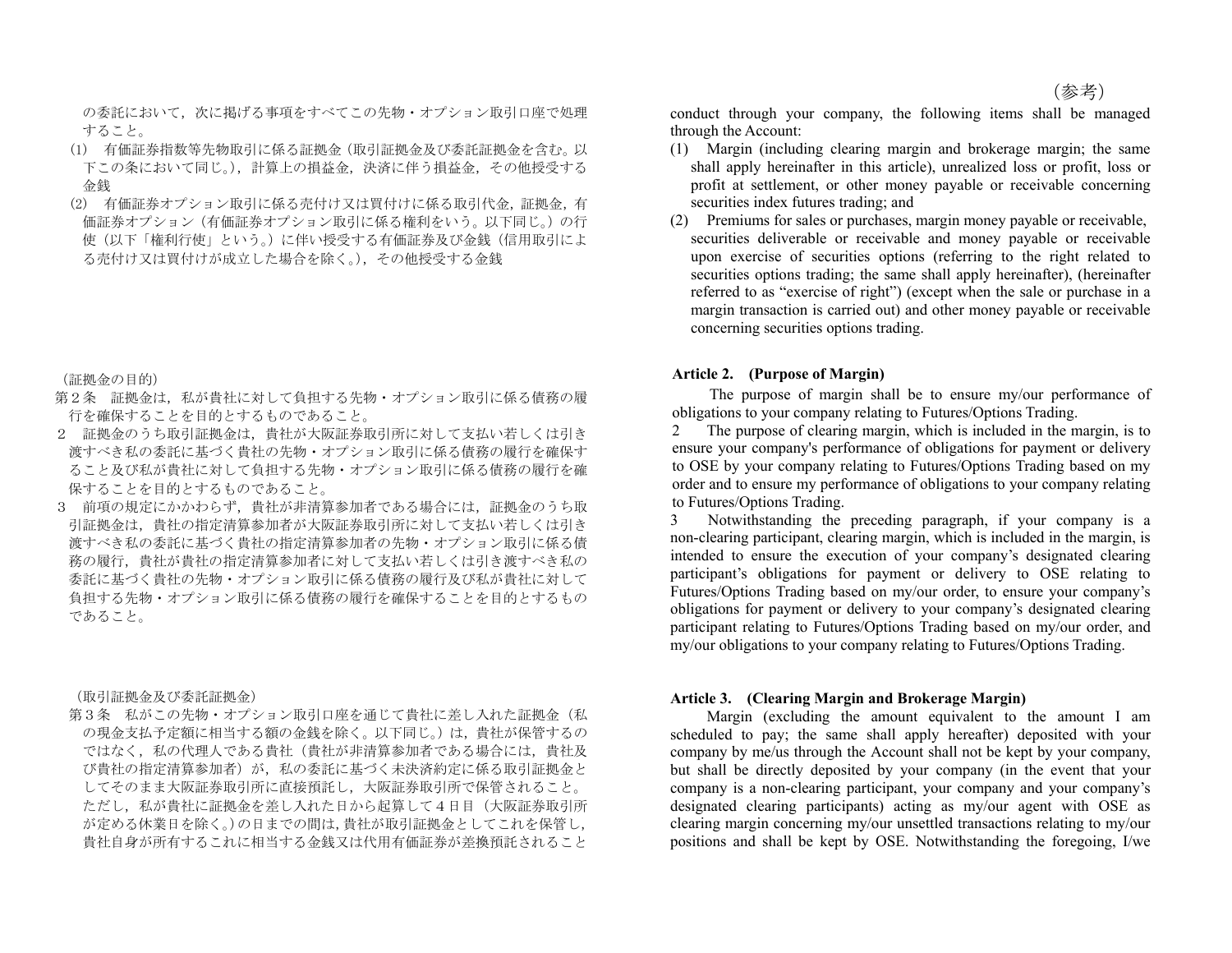があり得ることについて異議のないこと。

- 2 前項の規定にかかわらず、私が別に書面による同意をした場合は、私が差し入 れ又は預託した証拠金の全部又は一部について,次の各号のいずれかに定める方 法により,これに相当する金銭又は代用有価証券が差換預託されることがあり得 ることについて異議のないこと。
- (1) 私が預託した証拠金を貴社が委託証拠金として保管し,これに相当する貴社自 身が所有する金銭又は代用有価証券が取引証拠金として大阪証券取引所に差換預 託される方法
- (2) 貴社が非清算参加者である場合において,私が預託した証拠金を貴社が委託証 拠金として保管し,これに相当する貴社自身が所有する金銭又は代用有価証券が 非清算参加者証拠金として貴社の指定清算参加者に預託され,当該非清算参加者 証拠金に相当する貴社の指定清算参加者自身が所有する金銭又は代用有価証券が 取引証拠金として大阪証券取引所に差換預託される方法

(代理人)

- 第4条 私は,貴社(貴社が非清算参加者である場合には,貴社及び貴社の指定清 算参加者)を代理人として大阪証券取引所に対する私の取引証拠金の預託及びそ の返戻を行うこと。
- 2 前項に定める代理は,以下を条件とすること。
- (1) 私は,前項に定める代理人の解任をしないこと。
- (2) 貴社に対し第17条第1項第1号又は第3号の事由により同条第1項に定める 支払不能による売買停止等が行われた場合は,前項に定める貴社の代理権は消滅 すること。
- (3) 貴社が非清算参加者である場合において,貴社に対し,第17条第1項第2号又 は第4号の事由により同条第1項に定める支払不能による売買停止等が行われた ときは,前項に定める貴社の指定清算参加者の代理権は消滅すること。
- 3 私の取引証拠金の預託及びその返戻については,貴社(貴社が非清算参加者の 場合には,貴社及び貴社の指定清算参加者)以外の者を代理人としないこと。

shall not object, for four (4) days (excluding holidays prescribed by OSE) from my/our deposit of the margin with your company, to your company keeping the margin as clearing margin and then depositing the equivalent amount of money or securities owned by your company with OSE in lieu of my/our margin.

2. Notwithstanding the provision of the preceding paragraph, I/we shall not object, in the case where I/we agree separately in writing, to allow the amount of money or collateral securities equivalent to all or part of the margin deposited by me/us in the following manners:

(1) That your company keeps margin deposited by me/us as brokerage margin and that the money or collateral securities owned by your company that are equivalent to such margin are deposited to OSE as clearing margin in lieu of my/our margin;

(2) That the margin deposited by me/us is kept as brokerage margin, that the money and collateral securities owned by your company that are equivalent to such margin are deposited to your company's designated clearing participant as margin of the non-clearing participant, and that the money or collateral securities owned by your company's designated participant that are equivalent to such margin of the non-clearing participant are deposited to OSE as clearing margin in lieu of my/our margin, if your company is a non-clearing participant.

#### **Article 4. (Agent)**

 I/we shall deposit my/our clearing margin with OSE and receive the return of the same through your company (in the event that your company is a non-clearing participant, your company and your company's designated clearing participant) acting as my/our agent.

2 The agency as set forth in the preceding paragraph shall be subject to the following conditions:

(1) I/we shall not release the agent as set forth in the preceding paragraph.

- (2) In the event of the suspension and others of your company's transactions due to insolvency prescribed in Article 17, Paragraph 1, as set forth in Item (1) or Item (3) hereof, the agency of your company as set forth in the preceding paragraph shall lapse.
- (3) In the event that your company is a non-clearing participant, the suspension and others of your company's transactions due to insolvency prescribed in Article 17, Paragraph 1, as set forth in Item (2) or Item (4) thereof, the agency of your company's designated clearing participant as set forth in the preceding paragraph shall lapse.
- 3 I/we shall not appoint a party other than your company(your company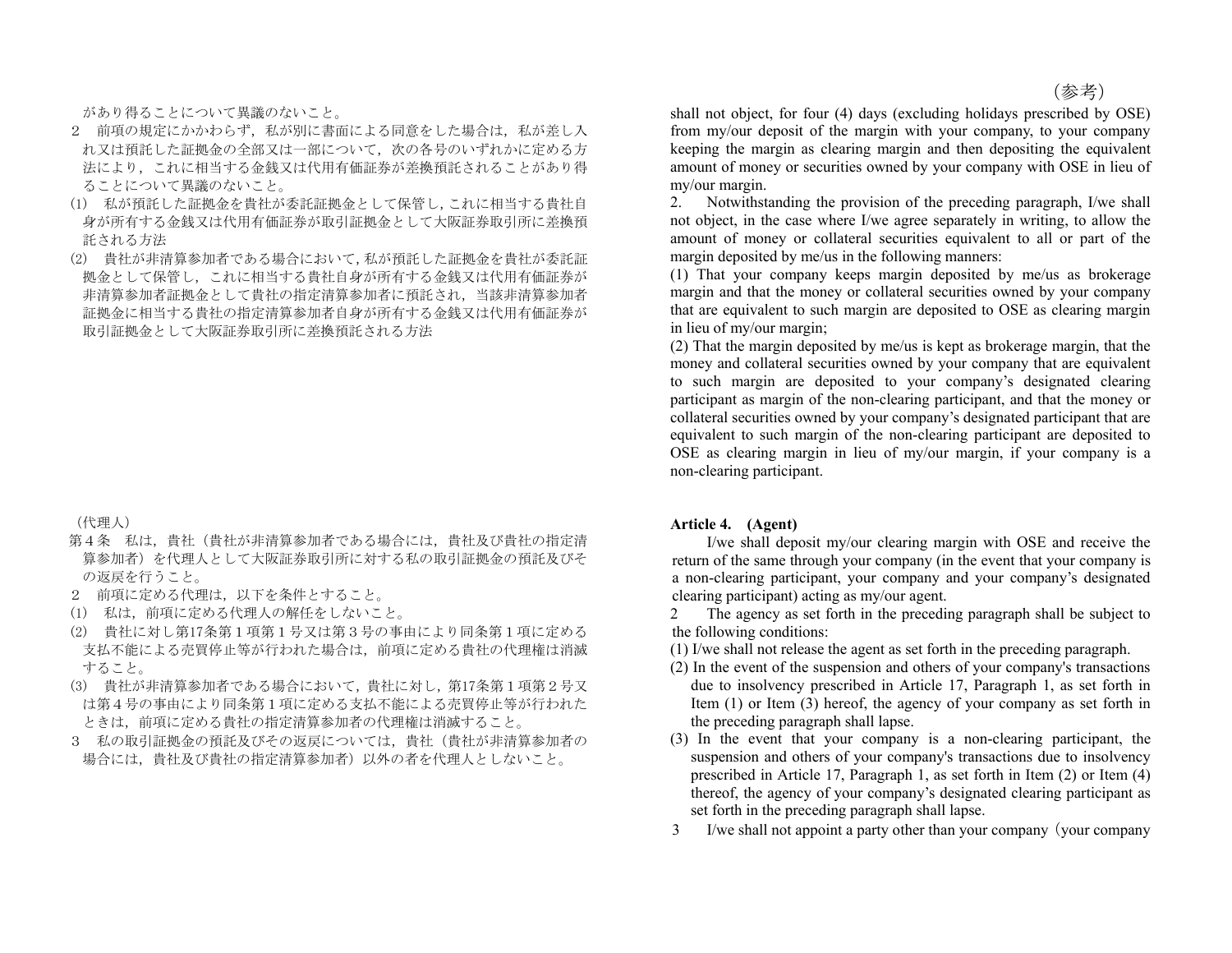(参考)

(取引証拠金及び委託証拠金の返還請求権)

- 第5条 次の各号に掲げる取引証拠金及び委託証拠金に対する返還請求権は、私が 貴社に対して負担する先物・オプション取引に係る債務のうち未履行部分に相当 する額(以下「未履行債務額」という。)を控除した額に相当する部分について, 私が有すること。
- (1) 私が差し入れた取引証拠金が直接預託された場合
- 貴社の直接預託分の取引証拠金(清算参加者委託分の取引証拠金(直接預託分) 又は非清算参加者委託分の取引証拠金(直接預託分)をいう。以下同じ。)のうち, 私が貴社(貴社が非清算参加者の場合には,貴社及び貴社の指定清算参加者)を 代理人として大阪証券取引所に預託したのと同額の金銭又は私が貴社(貴社が非 清算参加者の場合には,貴社及び貴社の指定清算参加者)を代理人として大阪証 券取引所に預託した代用有価証券
- (2) 私が委託証拠金を預託し,取引証拠金が差換預託された場合(第3条第1項た だし書に規定する差換預託が行われた場合を含む。)

私が預託した委託証拠金(同条第1項ただし書に規定する差換預託が行われた 場合における私が貴社に差し入れた取引証拠金を含む。以下この号において同 じ。)及び次のa又はbに掲げるもの

- a 貴社の差換預託分の取引証拠金(清算参加者委託分の取引証拠金(差換預託分) 又は非清算参加者委託分の取引証拠金(差換預託分)をいう。以下同じ。)として 金銭が預託されている場合は,私が預託した委託証拠金に相当する額の金銭
- b 貴社の差換預託分の取引証拠金として代用有価証券が預託されている場合は, 当該代用有価証券のうち,私が預託した委託証拠金に相当する額の有価証券
- 2 前項の規定により,私が有する取引証拠金に対する返還請求権は,大阪証券取 引所に対して私が直接行使することができず、私の代理人である貴社(貴社が非 清算参加者の場合には,貴社及び貴社の指定清算参加者)を通じてのみ行使でき ること。
- 3 貴社が清算参加者である場合においては,第1項に規定する私の未履行債務額 (貴社が大阪証券取引所に対して支払い又は引き渡すべき私の委託に基づく先 物・オプション取引に係る債務のうち未履行部分に相当する額を控除する。)に相 当する部分の取引証拠金に対する返還請求権は,貴社が有すること。
- 4 貴社が非清算参加者である場合においては,第1項に規定する私の未履行債務 額に相当する部分の取引証拠金に対する返還請求権は,貴社が貴社の指定清算参 加者に対して支払い又は引き渡すべき私の委託に基づく先物・オプション取引に 係る債務のうち未履行部分に相当する額を控除した部分について貴社が有し,当 該未履行部分について貴社の指定清算参加者が有すること。

and your company's designated clearing participant, in the event that your company is a non-clearing participant) as my/our agent for the deposit and return of my/our clearing margin.

## **Article 5. (Claims for Return of Clearing Margin and Brokerage Margin)**

 I/we shall be able to claim the return of the following money or securities deposited as clearing margin and brokerage margin, after deducting the amount equivalent to my/our obligations to your company relating to Futures/Options Trading that have not been performed (hereinafter referred to as the "Unperformed Obligations").

(1) If the clearing margin deposited by me/us is directly deposited:

 In the clearing margin (clearing margin entrusted to clearing participant (direct deposit) or clearing margin entrusted to a non-clearing participant (direct deposit), the same shall apply hereinafter) for direct deposit, the money equivalent to the amount deposited by me/us with OSE through your company (your company and your company's designated clearing participant, in the event that your company is not a clearing-participant) acting as my/our agent or the securities deposited by me/us in lieu of money with OSE through your company (your company and your company's designated clearing participant, in the event that your company is not a clearing-participant) acting as my/our agent.

(2) If I/we deposit the brokerage margin, which is replaced and deposited by the clearing margin (including the replacement deposit set forth in the proviso of Article 3, Paragraph 1):

The brokerage margin deposited by me/us (including the clearing margin deposited by me/us with your company in case of the replacement deposit set forth in the proviso of Article 3, Paragraph 1; the same shall be applied hereinafter in this item) and :

- a. In the case where your company has deposited money as the clearing margin (clearing margin entrusted to clearing participant (replacement deposit) or clearing margin of the brokerage for a non-clearing participant (replacement deposit), the same shall apply hereinafter) for the replacement deposit, the money equivalent to the amount of the brokerage margin deposited by me/us; or
- b. In the case where your company has deposited securities in lieu of money as the clearing margin for the replacement deposit, the securities equivalent to the amount of the brokerage margin deposited by me/us in such securities in lieu of money.
- 2. The claim owned by me/us against OSE for return of the clearing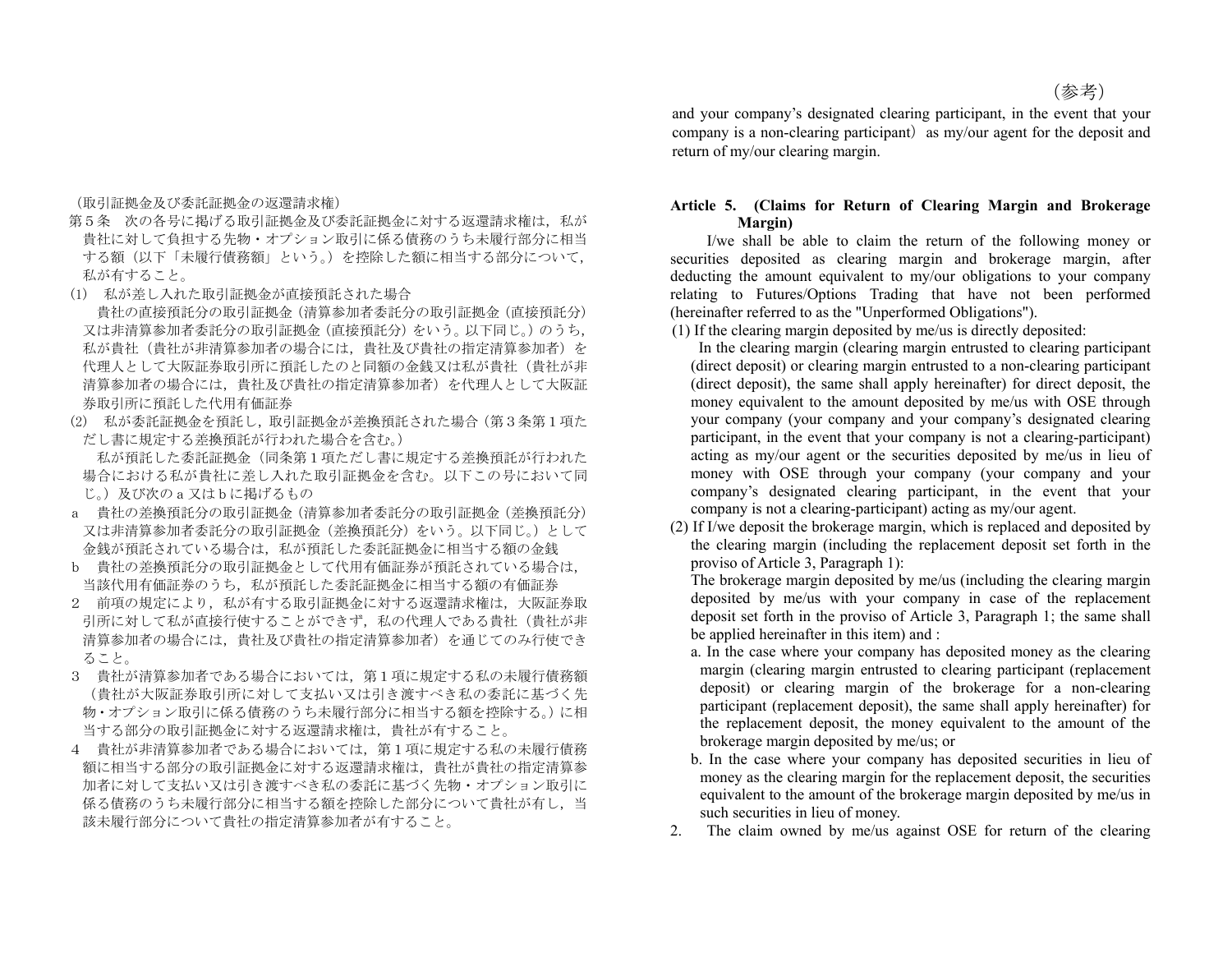(差換預託分の取引証拠金に関する返還請求権)

- 第6条 私が委託証拠金を預託し、取引証拠金が差換預託された場合(第3条第1 項ただし書に規定する差換預託が行われた場合を含む。)は,次の各号に異議のな いこと。
- (1) 私が取引証拠金の全部又は一部の返還請求権を行使した場合には,私が預託し た委託証拠金(第3条第1項ただし書に規定する差換預託が行われた場合におけ る私が貴社に差し入れた取引証拠金を含む。次号において同じ。)が返還されるこ と。
- (2) 第3条第2項に規定する差換預託が行われた場合(同条第1項ただし書に規定 する差換預託が行われた場合を含む。)において,私が委託証拠金の全部又は一部 の返還を受けたを託証拠金に相当する額の限度で、私 の有する取引証拠金の返還請求権が貴社に移転すること。

(証拠金の代用有価証券の範囲及び掛目)

第7条 証拠金の差入れ又は預託を有価証券をもって代用する場合については、貴 社は,大阪証券取引所の規則又は規則に基づく措置により定める範囲のうち貴社 margin in accordance with the preceding paragraph may not be exercised directly by me/us, but may only be exercised through your company (your company and your company's designated clearing participant, in the event that your company is a non-clearing participant).

3. In the event that your company is a clearing participant, your company shall be able to claim the return of the clearing margin whose amount is equivalent to my Unperformed Obligations as set forth in Paragraph 1 (after deducting the amount equivalent to unperformed part of your company's obligations relating to Futures/Options Trading based on my order that should be paid or delivered to/from OSE by your company).

4. In the case where you are a non-clearing participant, your company owns, with regard to claims for return of the amount of clearing margin equivalent to my/our Unperformed Obligations stipulated in Paragraph 1 of this Article, the part of such claims after deducting the amount equivalent to my/our obligations to your company relating to Futures/Options Trading that have not been performed, and your company's designated clearing participant owns the part of such unperformed obligations.

## **Article 6. (Claims for Return of Clearing Margin for Replacement Deposit)**

 If I/we deposit the brokerage margin, which is replaced and deposited by the clearing margin (including the replacement deposit set forth in the proviso of Article 3, Paragraph 1), I/we shall not object to the following provisions:

- (1) If I/we exercise claim for return of all or part of the clearing margin, the brokerage margin deposited by me/us (including the clearing margin deposited by me/us with your company in case of the replacement deposit set forth in the proviso of Article 3, Paragraph 1; the same shall be applied hereinafter in the next item) shall be returned to me/us; and
- (2) In case of the replacement deposit set forth in Article 3, Paragraph 2 (including the replacement deposit as set forth in the proviso of Article 3, Paragraph 1), and when I/we receive the return of all or part of the brokerage margin, the claim owned by me/us for return of the clearing margin shall be transferred to your company within the amount of such return.

# **Article 7. (Scope and Ratio of Securities Deposited in Lieu of Margin)**

 In the case where securities are deposited as margin in lieu of money, I/we shall not object to your company receiving such securities as long as it

(参考)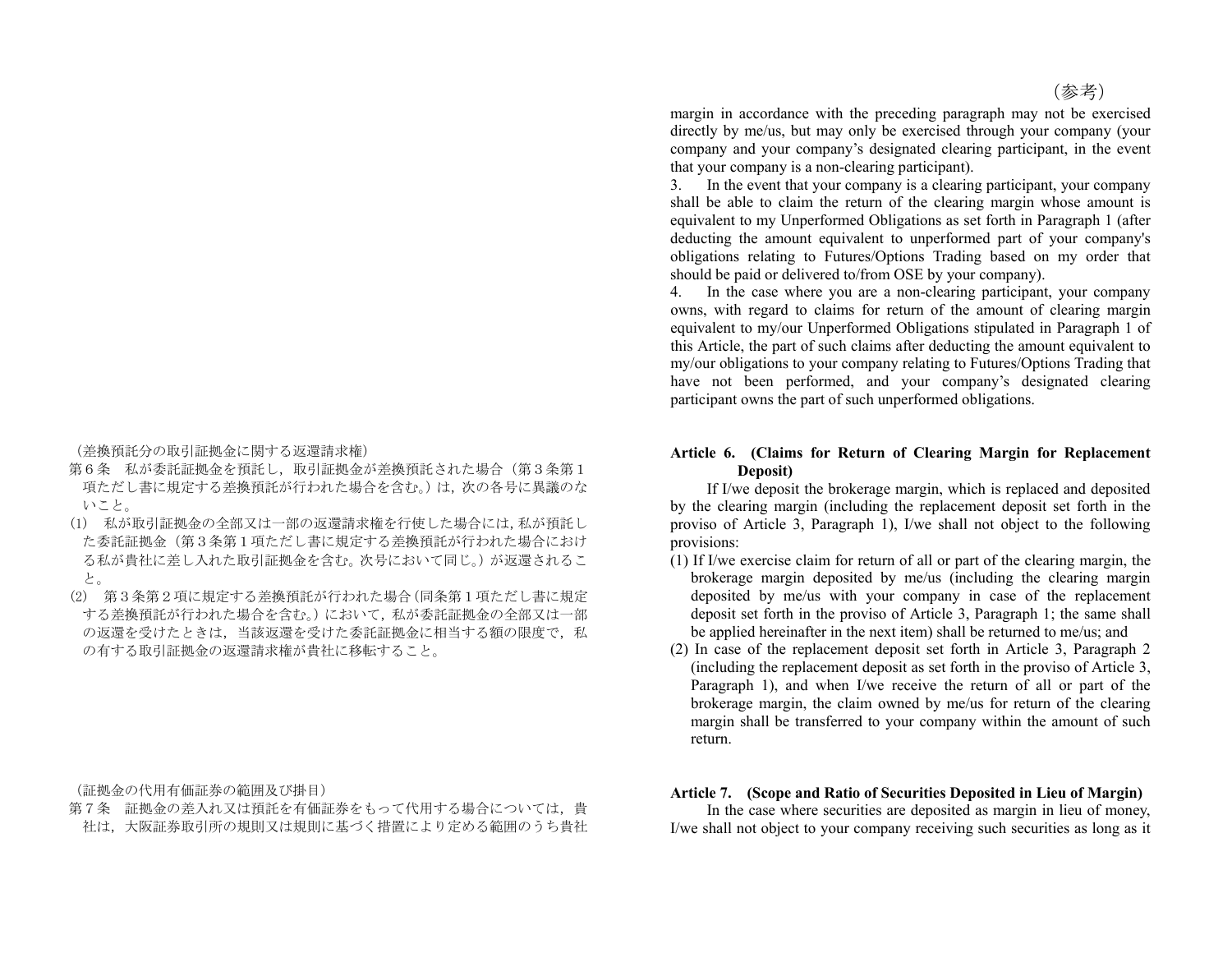が応じられる範囲において有価証券を受け入れることに異議のないこと。

2 前項の有価証券の代用価格の計算において,時価(大阪証券取引所の規則に基 づき決定される時価)に乗ずべき率については,大阪証券取引所の規則又は規則 に基づく措置により定める率を超えない率として貴社が設定する率とすることに 異議のないこと。

(取引の取消し)

- 第7条の2 過誤のある注文により先物·オプション取引が成立した場合において, 大阪証券取引所が先物・オプション取引の取消しを行ったときは,その措置に従 うこと。
- 2 天災地変その他のやむを得ない理由により大阪証券取引所のシステム上の取引 記録が消失した場合において,大阪証券取引所が先物・オプション取引の取消し を行ったときは,その措置に従うこと。
- 3 私が貴社に委託した先物・オプション取引の取消しが行われた場合には,当該 取り消された取引に係る私の貴社に対する権利及び義務は初めから発生しなかっ たものとされることに異議のないこと。
- 4 私は,大阪証券取引所が先物・オプション取引を取り消したことにより損害を 被った場合においても,過誤のある注文を発注した取引参加者に対して,当該発 注に際して故意又は重過失が認められる場合を除き,その損害の賠償を請求しな いこと。
- 5 私は,大阪証券取引所が先物・オプション取引を取り消したことにより損害を 被った場合においても,大阪証券取引所に対して,故意又は重過失が認められる 場合を除き,その損害の賠償を請求しないこと。

(権利行使の割当ての処理等)

- 第8条 有価証券オプション取引について,大阪証券取引所が定める方法により, 貴社の顧客の委託に基づく建玉に対し権利行使の割当てが行われた場合におい て,貴社が貴社の定める方法により割当てを行うことに異議のないこと。
- 2 有価証券オプション取引について,私が権利行使日において次の各号に定める 場合に該当する銘柄について権利行使を行わない旨を所定の時限までに貴社に指 示しなかったときは,当該銘柄について権利行使の指示を行ったものとみなされ ることに異議のないこと。
- (1) プットオプション(権利行使により当該権利行使をした者が売主としての地位 を取得するものをいう。)については,権利行使価格が権利行使日のオプション清

is regulated in the OSE regulations or measures based thereon and acceptable to your company.

2 In calculating appraisal value of securities in the preceding paragraph, I/we shall not object that your company decides what ratio should multiply the market value (referring to the market value decided based on the OSE regulations); provided that such ratio does not exceed the ratio prescribed in the OSE regulations or measures based thereon.

## **Article 7-2. (Cancellation of Transactions)**

 In the case where Futures/Options Trading is effected through an erroneous order and OSE cancels such Futures/Options Trading, I/we shall follow that measure.

2. In the case where a trading record on the system of OSE is lost due to any act of God and/or other circumstance beyond its reasonable control and OSE cancels such Futures/Options Trading, I/we shall follow that measure.

3. In case where Futures/Options Trading I/we entrusted to your company is canceled, I/we shall not object that my/our right and obligation to your company related to such canceled trading are considered not to have existed from the beginning.

4. Even if I/we sustain a loss due to the Futures/Options Trading canceled by OSE, I/we shall not make any claim for the damages against a transaction participant who placed the erroneous order except in the case willful negligence or gross negligence is acknowledged in the erroneous order placement.

5. Even if I/we sustained a loss due to the Futures/Options Trading canceled by OSE, I/we shall not make any claim for damages against OSE, except the case willful negligence or gross negligence is acknowledged in the placement of the erroneous order.

## **Article 8. (Procedures in the Case of Assignment of Exercise of Options)**

 When an exercise of options in securities options trading is assigned to positions based on the instruction of your company's customer in the manner prescribed by OSE, I/we shall not object to your company's assigning the same in the manner prescribed by your company.

In the event that, with regard to securities options trading, I/we fail to notify your company by the prescribed time on the exercise date to the effect that I/we will not exercise the options concerning issues falling under the provisions of the items as follows, I/we shall not object if it is deemed that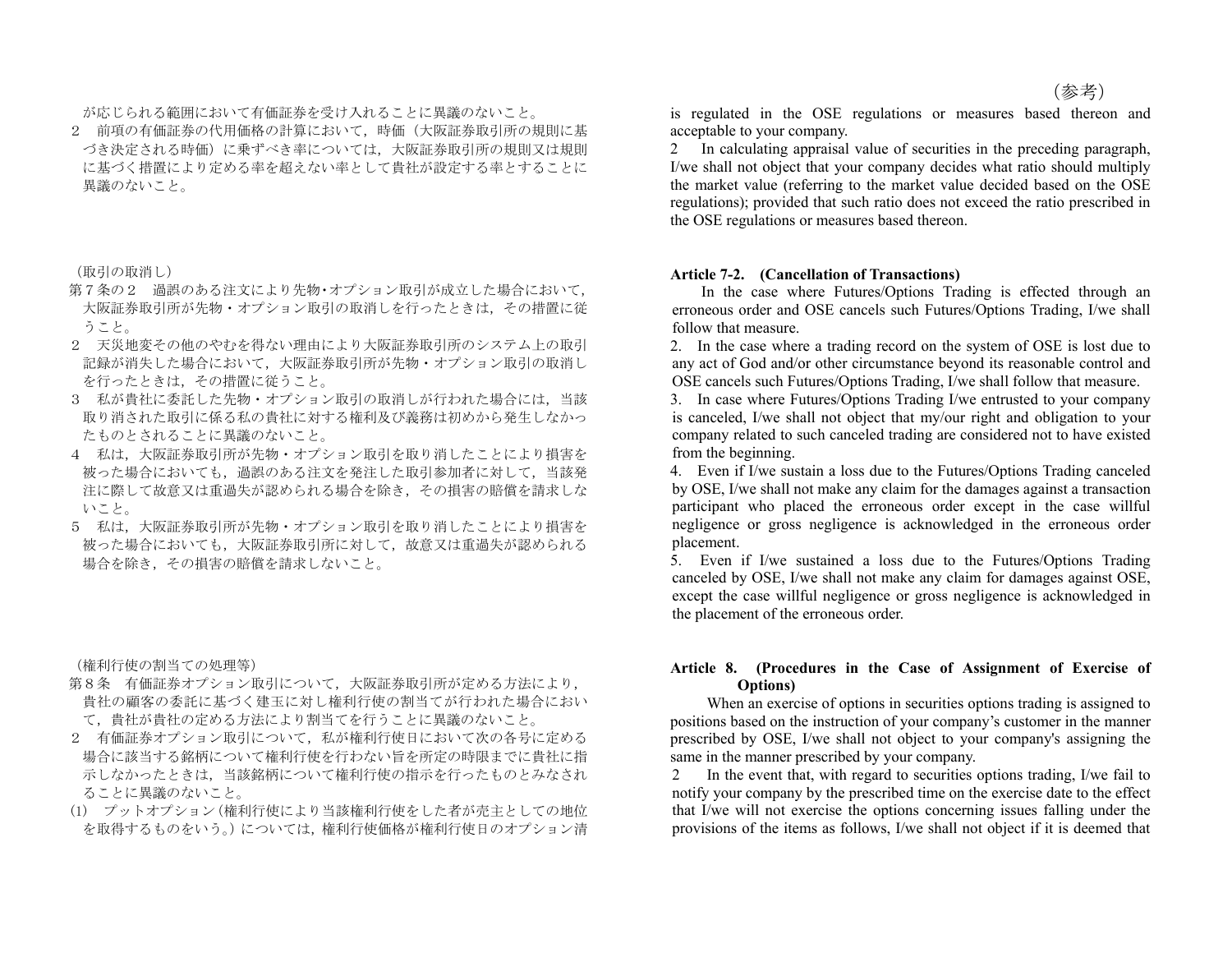#### 算値段又はオプション清算数値を上回っている場合

(2) コールオプション(権利行使により当該権利行使をした者が買主としての地位 を取得するものをいう。)については,権利行使価格が権利行使日のオプション清 算値段又はオプション清算数値を下回っている場合

(決済条件の変更)

第9条 大阪証券取引所が,天災地変,経済事情の激変,品不足その他やむを得な い理由に基づいて,先物・オプション取引に係る決済物件,権利行使期間,権利 行使日又は最終決済期日の変更等の決済条件の変更を行った場合には,その措置 に従うこと。

(最終清算数値等の変更等)

- 第10条 大阪証券取引所が,有価証券指数等先物取引における最終決済期日前に特 別清算数値に誤りがあると認められた場合において,最終清算数値の変更を行っ たときは,その措置に従うこと。
- 2 大阪証券取引所が,有価証券オプション取引における権利行使に係る決済の日 の前日までにオプション清算値段又は特別清算数値に誤りがあると認められた場 合において,オプション清算値段又はオプション清算数値の変更を行ったときは, その措置に従うこと。
- 3 私が,先物・オプション取引において,当該先物・オプション取引に係る有価 証券に基づき算出される指数(以下「有価証券指数」という。)の算出若しくは配 信の不能,遅延若しくは誤り又は最終清算数値,オプション清算値段若しくはオ プション清算数値の変更により損害を被った場合においても,貴社,大阪証券取 引所,有価証券指数の算出者(当該算出者から有価証券指数の算出に関して業務 の委託を受けた者を含む。)及び大阪証券取引所が最終清算数値、オプション清算 値段又はオプション清算数値の算定等のために指定する他の取引所金融商品市場 を開設する金融商品取引所に対してその損害の賠償を請求しないこと。ただし, 貴社又は大阪証券取引所に故意又は重大なる過失がある場合にあっては,当該故 意又は重大なる過失がある者に対する請求はこの限りではない。
- 4 私が,貴社との間で行う有価証券オプション取引に関し,当該有価証券オプシ ョンが大阪証券取引所において上場廃止となった場合又は取引の停止となった場 合の処理については,大阪証券取引所の定める方法により処理されても異議のな いこと。

I/we have given an instruction to exercise the options concerning such issues:

(1) For a put option (referring to an option enabling a person who exercises the right to obtain the position as a seller), the strike price exceeds the option settlement price or the option settlement index on the exercise day.

(2) For a call option (referring to an option enabling a person who exercises the right to obtain the position as a buyer), the strike price falls below the option settlement price or the option settlement index on the exercise day.

#### **Article 9. (Change in the Conditions of Settlement)**

 In the event that OSE makes any change in the conditions of settlement, such as deliverable assets, exercise period of the option, exercise date of the options or final settlement date, due to a natural disaster, a drastic change in overall economic conditions, a shortage in deliverable assets or other unavoidable reason, I/we shall comply with such change.

### **Article 10. (Change in the Index for Final Settlement, etc.)**

 In the event that OSE, prior to the final settlement date for securities index futures trading, finds any error in the special settlement index and changes the relevant final settlement index, I/we shall comply with such change.

2. In the event that OSE, prior to the settlement date with respect to the exercise of an option in securities options trading, finds any error in the option settlement price or special settlement index and changes its relevant option settlement price or option settlement index, I/we shall comply with such change.

3. Even if I/we sustain a loss in Futures/Options Trading due to an inability to compute or disseminate an index calculated based on securities related to the Futures/Options Trading (hereinafter referred to as "securities index") , or due to a delay in dissemination, or an error in a computed index, or a change in the final settlement index or option settlement price, or option settlement index, I/we shall not make any claim for damages against your company, OSE, the calculator (including an agent entrusted with the calculation of a securities index by such calculator), and financial instruments exchange who operates other exchange financial instruments markets OSE designates to compute, etc. the final settlement index, option settlement price or option settlement index.

4. If the securities option trading which is traded by me/us through your company is delisted or suspended from trading, I/we shall not object to such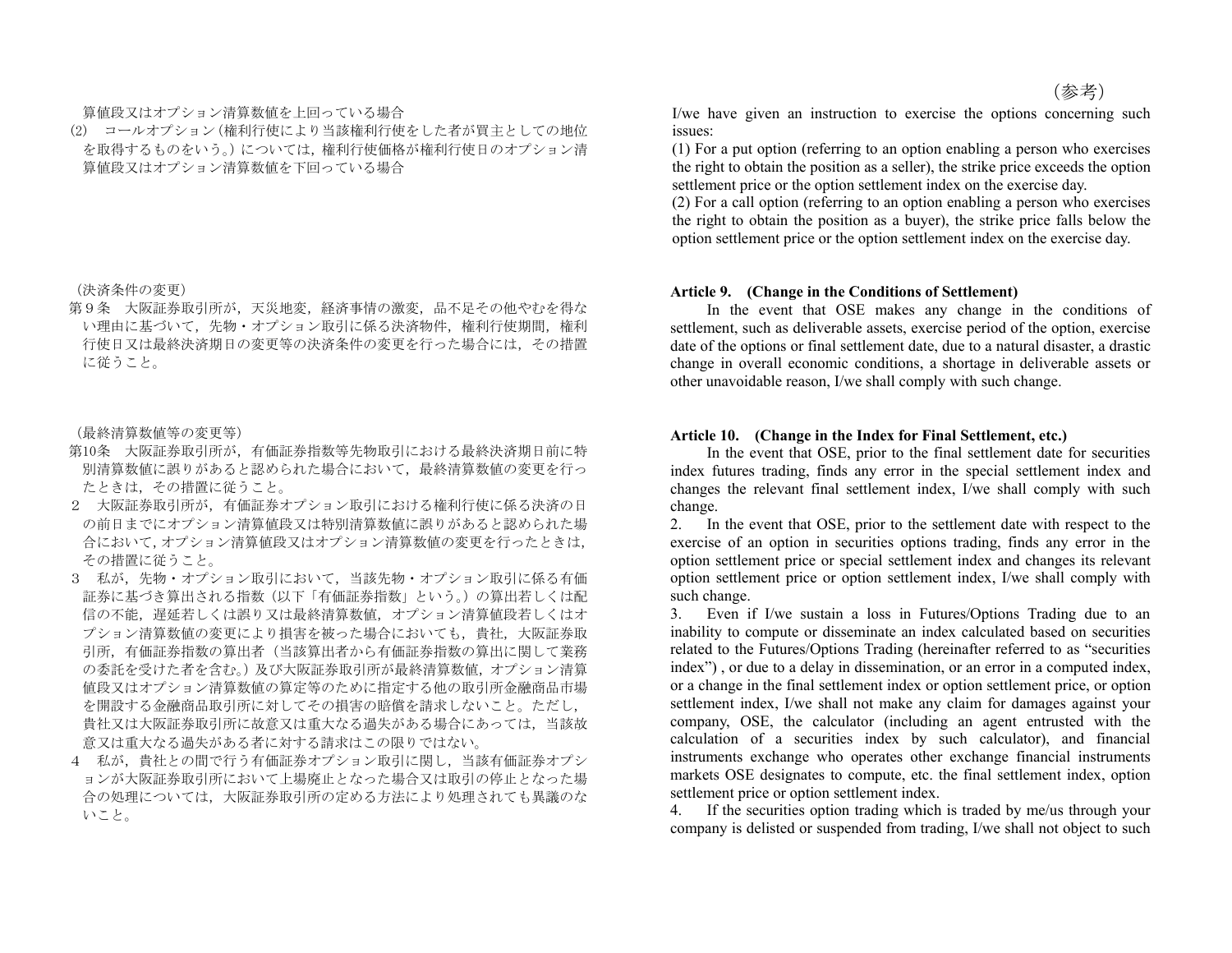(期限の利益の喪失)

- 第11条 私について次の各号の事由のいずれかが生じた場合には,貴社から通知, 催告等がなくても貴社に対する先物・オプション取引に係る債務について当然期 限の利益を失い,直ちに債務を弁済すること。
- (1) 支払いの停止又は破産手続開始,再生手続開始,会社更生手続開始,若しくは 特別清算開始の申立てがあったとき。
- (2) 手形交換所の取引停止処分を受けたとき。
- (3) 私の貴社に対する先物・オプション取引に係る債権又はその他一切の債権のい ずれかについて仮差押,保全差押又は差押の命令,通知が発送されたとき。
- (4) 私の貴社に対する先物・オプション取引に係る債務について差し入れている担 保の目的物について差押又は競売手続の開始があったとき。
- (5) 外国の法令に基づく前各号のいずれかに相当又は類する事由に該当したとき。
- (6) 住所変更の届出を怠るなど私の責めに帰すべき事由によって,貴社に私の所在 が不明となったとき。
- 2 次の各号の事由のいずれかが生じた場合には,貴社の請求によって貴社に対す る先物・オプション取引に係る債務の期限の利益を失い,直ちに債務を弁済する こと。
- (1) 私の貴社に対する先物・オプション取引に係る債務又はその他一切の債務のい ずれかについて一部でも履行を遅滞したとき。
- (2) 私の貴社に対する債務(先物・オプション取引に係る債務を除く。)について 差し入れている担保の目的物について差押又は競売手続の開始(外国の法令に基 づくこれらのいずれかに相当又は類する事由に該当した場合を含む。)があったと き。
- (3) 私が貴社との本約諾又はその他一切の取引約定のいずれかに違反したとき。
- (4) 前3号のほか債権保全を必要とする相当の事由が生じたとき。

#### **Article 11. (Acceleration of Performance of Obligations)**

 Upon the occurrence of any of the following events with regards to me/us, the obligations which I/we owe your company in relation to Futures/Options Trading shall automatically become due and payable without any notification from, demand by or any other similar action on the part of your company, and I/we shall perform such obligations immediately:

- (1) If I/we suspend payment, or a petition for bankruptcy procedure, rehabilitation procedure, corporate reorganization procedure, or special liquidation is filed against me/us;
- (2) If the Clearing House takes any procedure to suspend my/our bank transactions;
- (3) If an order or a notice of provisional attachment, preservative attachment or attachment on any part of the claims relating to Futures/Options Trading or other claims of mine/ours against your company is sent;
- (4) If a procedure for attachment or auction of a collateral for the obligations which I/we owe your company relating to Futures/Options Trading is begun;
- (5) If any event under foreign laws and regulations equivalent or similar to any of the preceding items occurs to me/us; or
- (6) If my/our whereabouts become unknown to your company due to reasons attributable to me/us, such as neglecting to notify a change of my/our address.

2. Upon the occurrence of any of the following events to me/us and upon your company's request, all obligations which I/we owe your company in relation to Futures/Options Trading shall immediately become due and payable, and I/we shall perform such obligations immediately:

- (1) If I/we delay the performance of all or part of the obligations which I/we owe your company in relation to Futures/Options Trading or other obligations which I owe to your company;
- (2) If procedures for attachment or auction of a collateral (including procedures under foreign laws and regulations which are equivalent or similar thereto) for the obligations which I/we owe your company (except for obligations relating to the Futures/Options Trading) are begun;
- (3) If I/we fail to comply with any of the provisions in this agreement or other agreements on any transactions with your company; or
- (4) Other than the events set forth in the foregoing items, when there arises a reasonable and probable cause which necessitates the preservation of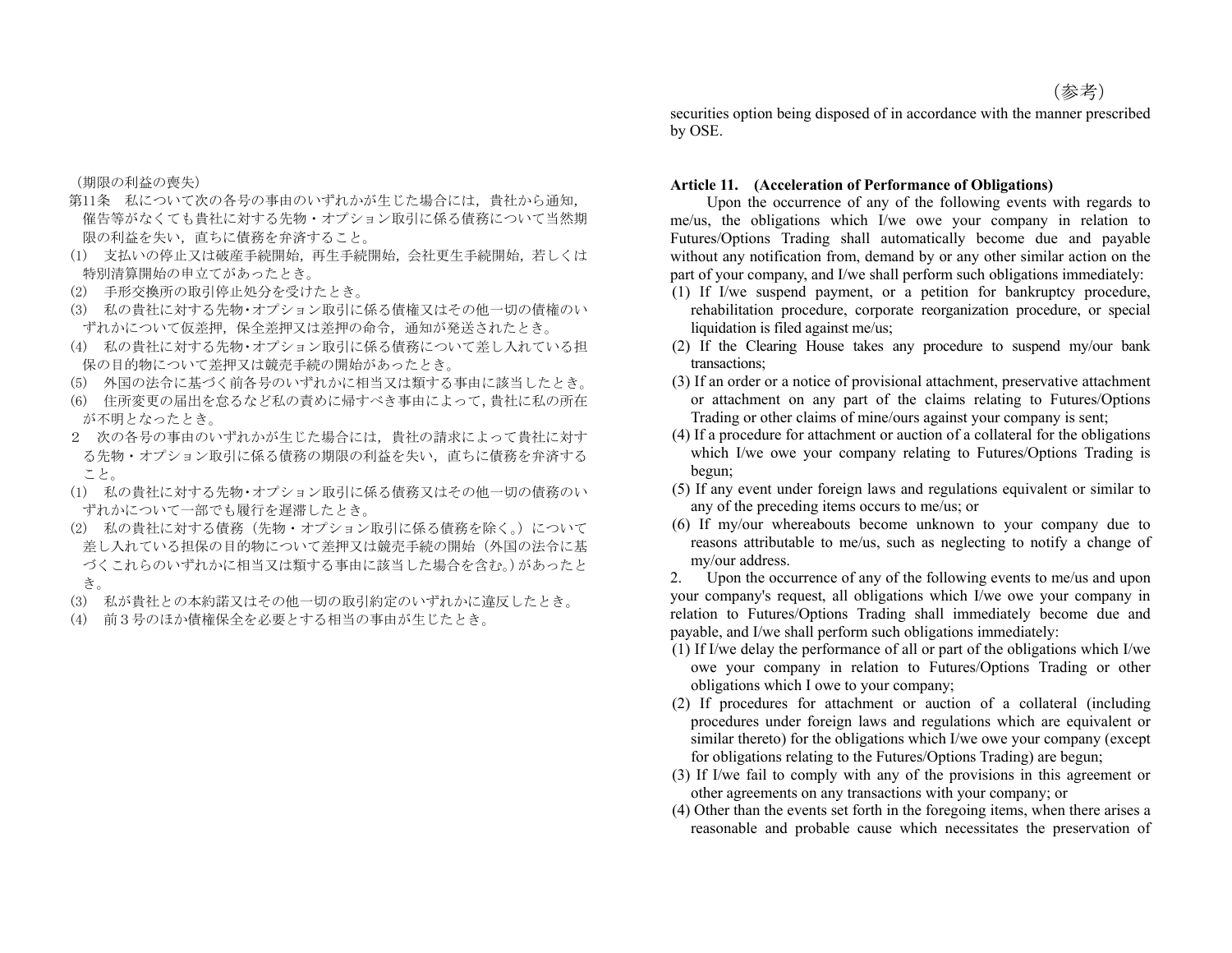(期限の利益を喪失した場合等における先物・オプション取引の転売又は買戻し等) 第12条 私が前条第1項各号のいずれかに該当したときは、私が貴社に設定した先 物・オプション取引口座を通じて処理されるすべての先物・オプション取引につ き,それを決済するために必要な転売若しくは買戻し,最終決済,権利行使又は 権利行使により成立する有価証券の売買に係る契約(これらの委託を含む。以下 「転売又は買戻し等」という。)を、私の計算において貴社が任意に行うことに異 議のないこと。

- 2 私が前条第2項第1号に掲げる債務のうち,先物・オプション取引に係る債務 について一部でも履行を遅滞したときは,大阪証券取引所の規則により,当該遅 滞に係る先物・オプション取引を決済するために必要な転売又は買戻し等を、私 の計算において貴社が任意に行うことに異議のないこと。
- 3 私が前条第2項各号のいずれかに該当したときは,貴社の請求により,貴社の 指定する日時までに,私が貴社に設定した先物・オプション取引口座を通じて処 理されるすべての先物・オプション取引を決済するために必要な転売又は買戻し 等を,貴社に委託して行うこと(前項の規定により貴社が転売又は買戻し等を行 う場合を除く。)。
- 4 前項の日時までに、私が転売又は買戻し等の委託を行わないときは、貴社が任 意に,私の計算においてそれを決済するために必要な転売又は買戻し等を行うこ とに異議のないこと。
- 5 前各項の転売又は買戻し等を行った結果,損失が生じた場合には,貴社に対し て,その額に相当する金銭を直ちに支払うこと。

your company's claims.

### **Article 12. (Resale, Repurchase, etc. in Futures/Options Trading in Case of Acceleration, etc.)**

 In the case that any of the events set forth in the items described in Paragraph 1 of the preceding Article occurs to me/us, I/we shall not object if your company, at its discretion and for and on my/our account, carries out any resale, repurchase, final settlement or exercise of options or enters into any agreement concerning the purchase or sale of securities which shall be carried out by the exercise of an option relating to any Futures/Options Trading (including the entrustment of these actions; hereinafter referred to as the "Resale, Repurchase, etc."), which may be necessary for settlement of any Futures/Options Trading made by me/us through the Account with your company,.

2. In the event that relating to Futures/Options Trading I/we delay the performance of any of my/our obligations set forth in Paragraph 2, Item (1) of the preceding Article, I/we shall not object if your company, at its discretion and for and on my/our account, carries out any Resale, Repurchase, etc. which may be necessary for the settlement of any Futures/Options Trading relating to such delay in accordance with the rules of OSE.

3. In the case that any of the events set forth in the items described in Paragraph 2 of the preceding Article occurs to me/us, I/we shall, upon your company's request and by the date and time designated by your company, carries out with any Resale, Repurchase, Etc. which may be necessary for the settlement of any Futures/Options Trading through my/our Account with your company (except for the case where your company carries out the Resale, Repurchase, etc. in accordance with the provision of the preceding paragraph) .

4. In the event that I/we fail to carry out any Resale, Repurchase, etc. through my/our Account with your company by the date set forth in the preceding paragraph, I/we shall not object if your company, at its option and for and on my/our account, carries out any Resale, Repurchase, etc. which may be necessary for the settlement of Futures/Options Trading.

5. In the event that any loss is incurred due to the Resale, Repurchase, etc. set forth in the preceding paragraphs in the Article, I/we shall immediately pay your company the amount equivalent to such loss.

## (貴社に増担保等措置が実施された場合の措置) **Article 12-2. (Measures in case your company is required to increase**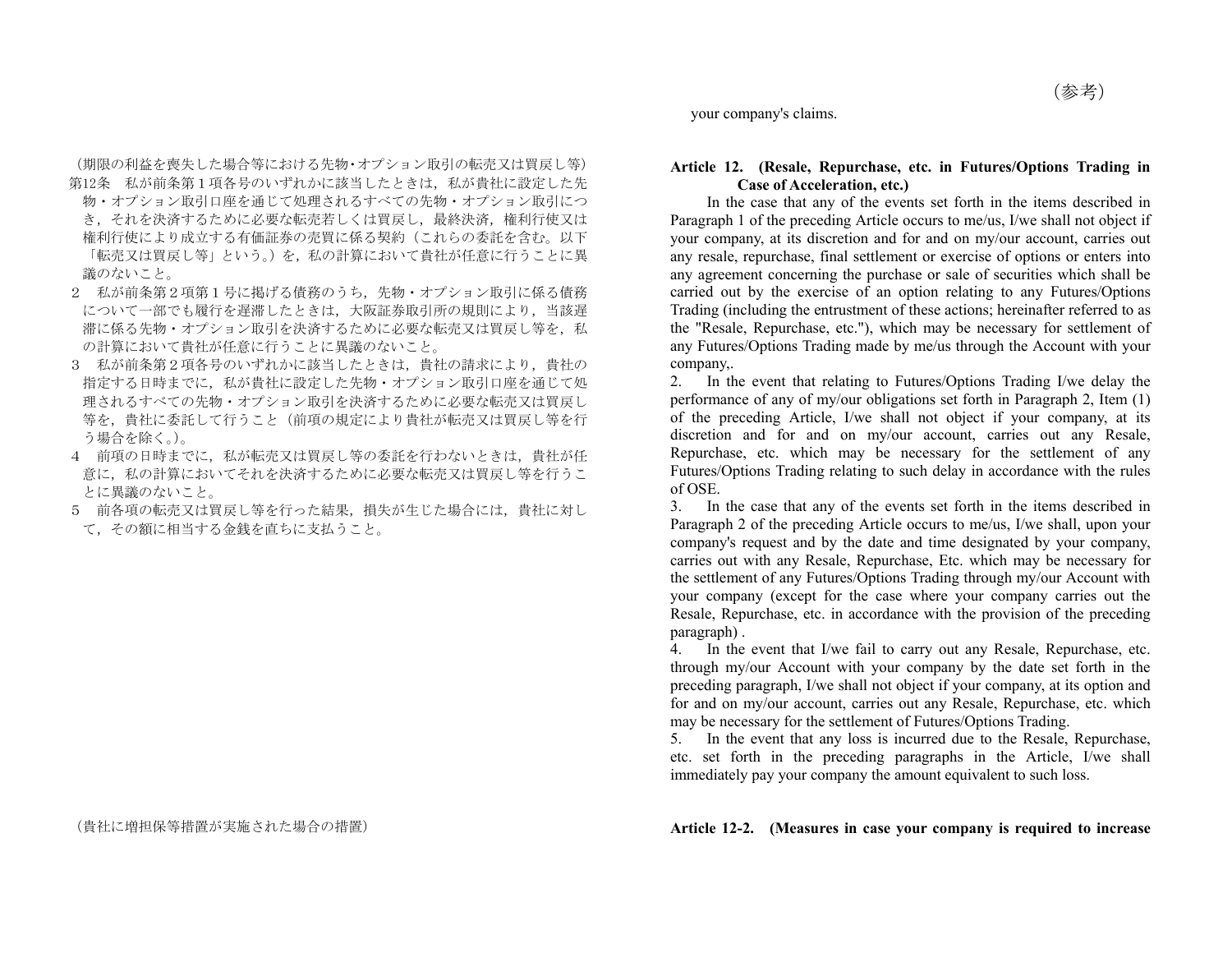- 第12条の2 貴社(貴社が非清算参加者である場合には,貴社の指定清算参加者) について,大阪証券取引所が私の委託に基づく先物・オプション取引に関して増 担保等措置(業務方法書第28条第3項第1号に規定する措置のうち取引証拠金に 係るものをいう。以下同じ。)を実施した場合において,貴社が当該措置に従うた めに必要な範囲内で私に対して次の各号に掲げる措置を行うことに異議のないこ と。
- (1) 証拠金の差入れ又は預託を有価証券をもって代用する場合における貴社が受 け入れる銘柄の制限
- (2) 証拠金の差入れ又は預託を有価証券をもって代用する場合の代用価格の計算 における時価に乗ずべき率の引下げ
- (3) 証拠金の額の引上げ

(貴社にポジション保有状況の改善指示が行われた場合における建玉の移管)

- 第12条の3 私が正当な理由なく前条の増担保等措置に従わないことによって、大 阪証券取引所が貴社に対して業務方法書第28条第4項に基づきポジション保有状 況の改善指示「改善指示」という。)を行った場合であって、私の先物・オ プション取引の委託が当該改善指示の事由と密接な関係を有している場合には, 貴社が,私の委託に基づく未決済約定について,転売又は買戻し等又は貴社以外 の取引参加者への引継ぎを要請することがあり得ることに異議のないこと。
- 2 前項の要請があった場合において,私が貴社以外の取引参加者に当該未決済約 定の引継ぎ(以下「建玉の移管」という。)を希望するときは,私が当該取引参加 者に対して,建玉の移管について申し込み,その承諾を受けなければならないこ とに異議のないこと。
- 3 私が前項の貴社以外の取引参加者の承諾を受けた場合において、私がその旨を 貴社に通知したときは,貴社は,大阪証券取引所の定めるところにより,建玉の 移管について,大阪証券取引所の承認を求めること。
- 4 前項の大阪証券取引所の承認又は否認があった場合には,貴社は,その旨を私 に連絡すること。

## **the margin of deposit)**

 In case OSE applies a measure against your company (in case your company is a non-clearing participant, it shall be your company's designated clearing participant) to increase the margin of deposit for Futures/Options Trading based on my/our entrustment (referring to the measure which is prescribed in Rule 28, Paragraph 3, Item 1 of Rules of Clearing Business; the same shall apply hereinafter), I/we shall not object if your company takes the measures prescribed below against me/us to follow the above measure.

- (1) Limitation on issues of securities which can be accepted by your company in case the margin is deposited by securities in lieu of cash;
- (2) Reduction of the ratio which multiplies the market value to calculate the appraisal price in case the margin is deposited by securities in lieu of cash;
- (3) Raise of margin amount.

## **Article 12-3. (Positions transfer in case an Instruction for Improvement has been issued to your company regarding the positions condition)**

 In case I/we do not follow the measure of increasing the margin of deposit prescribed in the preceding Article without reasonable cause and OSE has issued an instruction to your company to improve the positions condition based on Rule 28, Paragraph 4 of the Rules of Clearing Business (hereinafter referred to as "Instruction for Improvement"), I/we shall not object if your company may request to resell or repurchase unsettled transactions based on my/our entrustment or to transfer those unsettled transactions to a transaction participant other than your company in case my/our entrustment of Futures/Options Trading has a close relationship with the cause of the Instruction for Improvement.

2. In case the request in the preceding paragraph is made and I/we desire to transfer those unsettled transactions to a transaction participant other than your company (hereinafter referred to as "Positions Transfer"), I/we shall not object to apply for Positions Transfer to the transaction participant and obtain its approval.

3 If I/we obtain the approval from the transaction participant other than your company prescribed in the preceding paragraph and inform your company of it, your company shall request OSE's approval for Positions Transfer in accordance with the OSE regulations.

4. Your company shall inform me/us of the approval or disapproval of OSE in the preceding paragraph.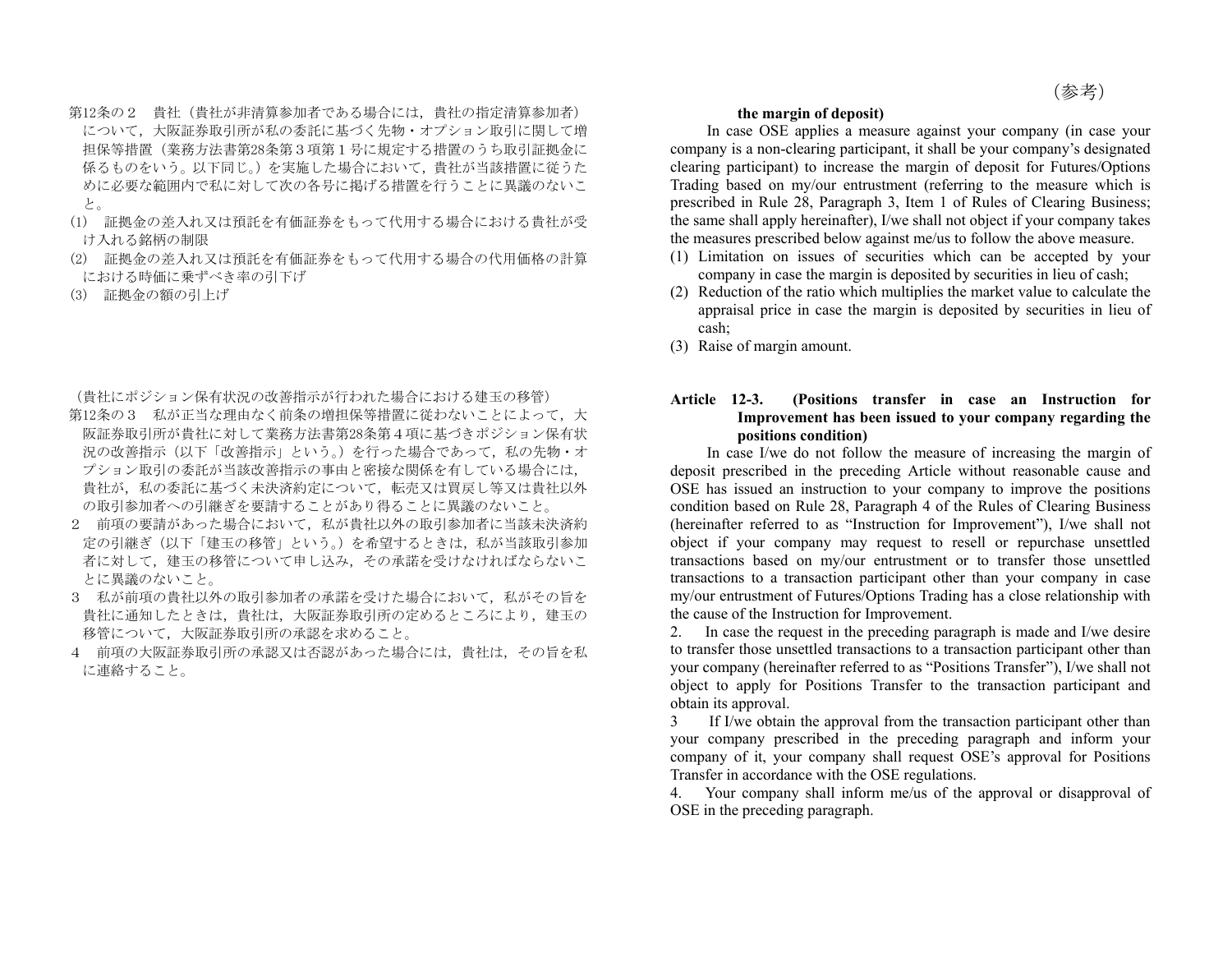(貴社に改善指示が行われた場合における先物・オプション取引の転売又は買戻し 等)

- 第12条の4 貴社(貴社が非清算参加者である場合には,貴社の指定清算参加者) が,改善指示を受けた場合であって,私の先物・オプション取引の委託が当該改 善指示の事由と密接な関係を有している場合には,前条のほか,貴社(貴社が非 清算参加者である場合には、貴社の指定清算参加者を含む。)が,他の方法により 当該改善指示に適合するべく合理的な努力を行ってもなお当該改善指示に適合で きないときは,私が貴社に設定した先物・オプション取引口座を通じて処理され るすべての先物・オプション取引につき, 私の計算において、それを決済するた めに必要な転売又は買戻し等を合理的に必要と認められる範囲内で行うことに異 議のないこと。
- 2 貴社が,私に対して,あらかじめ,前項の転売又は買戻し等を自ら行うことを 合理的な猶予期間を定めて要請したにもかかわらず,私がこれらを正当な理由な く行わなかったときに限り,貴社は,同項の規定に基づき,同項の転売又は買戻 し等を行うことができること。
- 3 第1項の転売又は買戻し等を行った結果,私が損害を被った場合であっても, 貴社及び大阪証券取引所(貴社が非清算参加者である場合には,貴社,貴社の指 定清算参加者及び大阪証券取引所)に対してその損害の賠償を請求しないこと。 ただし,貴社,貴社の指定清算参加者又は大阪証券取引所に故意又は重大なる過 失がある場合にあっては,当該故意又は重大なる過失がある者に対する請求はこ の限りではない。

(取引証拠金等の処分)

- 第13条 私が先物・オプション取引に関し,貴社に対し負担する債務を所定の時限 までに履行しないときは,通知,催告を行わず,かつ,法律上の手続によらない で、次の各号に掲げるものを、私の計算において、その方法、時期、場所、価格 等は貴社の任意で処分し,その取得金から諸費用を差し引いた残額を法定の順序 にかかわらず債務の弁済に充当されても異議なく,また当該弁済充当を行った結 果,残債務がある場合は直ちに弁済を行うこと。
- (1) 私が差し入れた代用有価証券が取引証拠金として直接預託された場合には,大 阪証券取引所に預託されている代用有価証券
- (2) 私が委託証拠金として預託した代用有価証券

### **Article 12-4. (Resale or repurchase, etc. of Futures/Options Trading in case an Instruction for Improvement has been issued to your company)**

 In case your company (in case your company is a non-clearing participant, it shall be your company's designated clearing participant) received an Instruction for Improvement and my/our entrustment of Futures/Options Trading has a close relationship to the cause of the Instruction for Improvement, I/we shall not object if all Futures/Options Trading is resold/repurchased for the purpose of settlement on my/our own account through the Account I set up with your company, as long as it is deemed reasonable, after it is found out that your company (including your company's designated clearing participant in case your company is a non-clearing participant) can not meet the Instruction for Improvement in the method of the preceding Article or the other method, even though your company made a reasonable effort.

2. Only in case, even though your company requested me/us in advance to conduct resale or repurchase of the preceding paragraph within a reasonable grace period, I did not conduct the resale or repurchase without reasonable cause, your company may conduct the resale or repurchase in the same paragraph based on the provision of the same paragraph.

3. As a result of conducting the resale or repurchase in the Paragraph 1, I/we shall not claim for the damage against your company and OSE (in case your company is a non-clearing participant, your company, your company's designated clearing participant and OSE). However, in case willful negligence or gross negligence of your company, your company's designated clearing participant or OSE has proved to be the cause of the damage, this shall not apply to imposing charges to the person who has committed such willful negligence or gross negligence.

### **Article 13. (Disposal of Clearing Margin, etc.)**

 In the event that I/we fail to perform by the prescribed date and time any of the obligations which I/we owe your company relating to Futures/Options Trading, I/we shall not object to your company, at its discretion and for and on my/our account, disposing of the securities and other assets set forth in the following items, in such a manner, at such time and place, for such price and on such other terms as may be determined by your company, without any notification from, demand by your company, and without following the procedures under the laws, applies the proceeds (after deducting expenses) of such disposal to the payment of any of my/our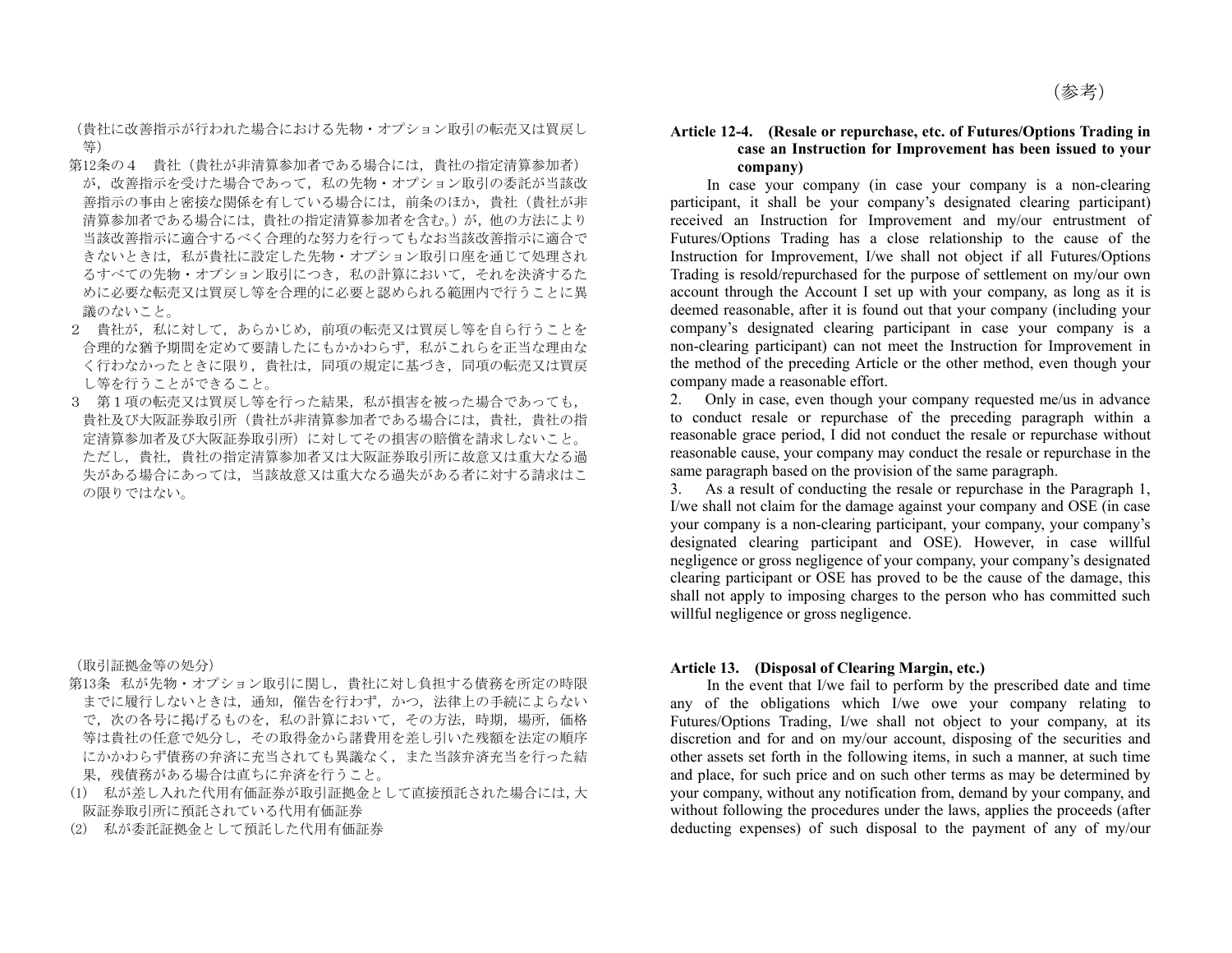(3) その他金融商品取引に関し,貴社が占有し,又は社債,株式等の振替に関する 法律(平成13年法律第75号)に基づく口座に記録している私の有価証券及びその 他の動産

(差引計算)

- 第14条 期限の到来,期限の利益の喪失その他の事由によって、貴社に対する債務 を履行しなければならない場合には,その債務と私の貴社に対する先物・オプシ ョン取引に係る債権その他一切の債権とを,その債権の期限のいかんにかかわら ず,いつでも貴社は相殺することができること。
- 2 前項の相殺ができる場合には、貴社は事前の通知及び所定の手続を省略し、私 に代わり諸預け金の払戻しを受け,債務の弁済に充当することもできること。
- 3 前2項によって差引計算をする場合,債権債務の利息,損害金等の計算につい ては,その期間を計算実行の日までとし,債権債務の利率については貴社の定め る利率によるものとし,先物・オプション取引に係る貴社に対する債務の遅延損 害金の率については,大阪証券取引所の定める率によるものとし,貴社に対する その他の債務の遅延損害金の率については,貴社の定める率によるものとする。

(弁済等充当の順序)

第15条 債務の弁済又は前条の差引計算を行う場合,私の債務の全額を消滅させる のに足りないときは,貴社が適当と認める順序方法により充当することができる こと。

obligations, regardless of the legal priority of such obligations; and in the event that any obligation remains unsatisfied after the abovementioned application of the proceeds, I/we agree to immediately satisfy the same:

- (1) In the case where the securities deposited in lieu of money by me/us is directly deposited with OSE as clearing margin, the securities deposited in lieu of money with OSE;
- (2) The securities deposited in lieu of money by me/us as brokerage margin; and
- (3) Other securities or other movable properties owned by me/us and possessed by your company or recorded in your company's account based on the Law on Transfer of Bonds, Shares, etc. (Law No. 75 of 2001) relating to any other financial instruments transaction.

### **Article 14. (Calculation in Case of Setoff)**

When I/we have to perform obligations to your company due to the expiration of the term, acceleration, or other reasons, your company may set off such obligation against your company's obligations to me/us, including those relating to Futures/Options Trading, regardless of the remaining term of such obligations.

2. If the setoff set forth in the preceding paragraph is available, your company may, on behalf of me/us, receive the return of the deposits and apply it to the performance of the obligations I/we owe your company, without giving me/us prior notice and without following the prescribed procedures.

3. In the event that obligations are to be set off in accordance with the provisions of the preceding two paragraphs, in calculating the period for interest and overdue interest on the obligations, the period shall be the period ending on the date of calculation, and interest on the obligation shall be calculated by using the rate prescribed by your company; overdue interest of the obligations I/we owe your company relating to Futures/Options Trading shall be calculated by using the rate prescribed by OSE; and overdue interest concerning other obligations I/we owe your company shall be calculated by using the rate prescribed by your company.

## **Article 15. (Order of Appropriation in Payment)**

 If payments made by me/us or setoffs set forth in the preceding Article made by your company are insufficient to discharge all of my/our obligations, your company may appropriate such payments or such setoffs to satisfy my/our obligations in such order as your company deems proper.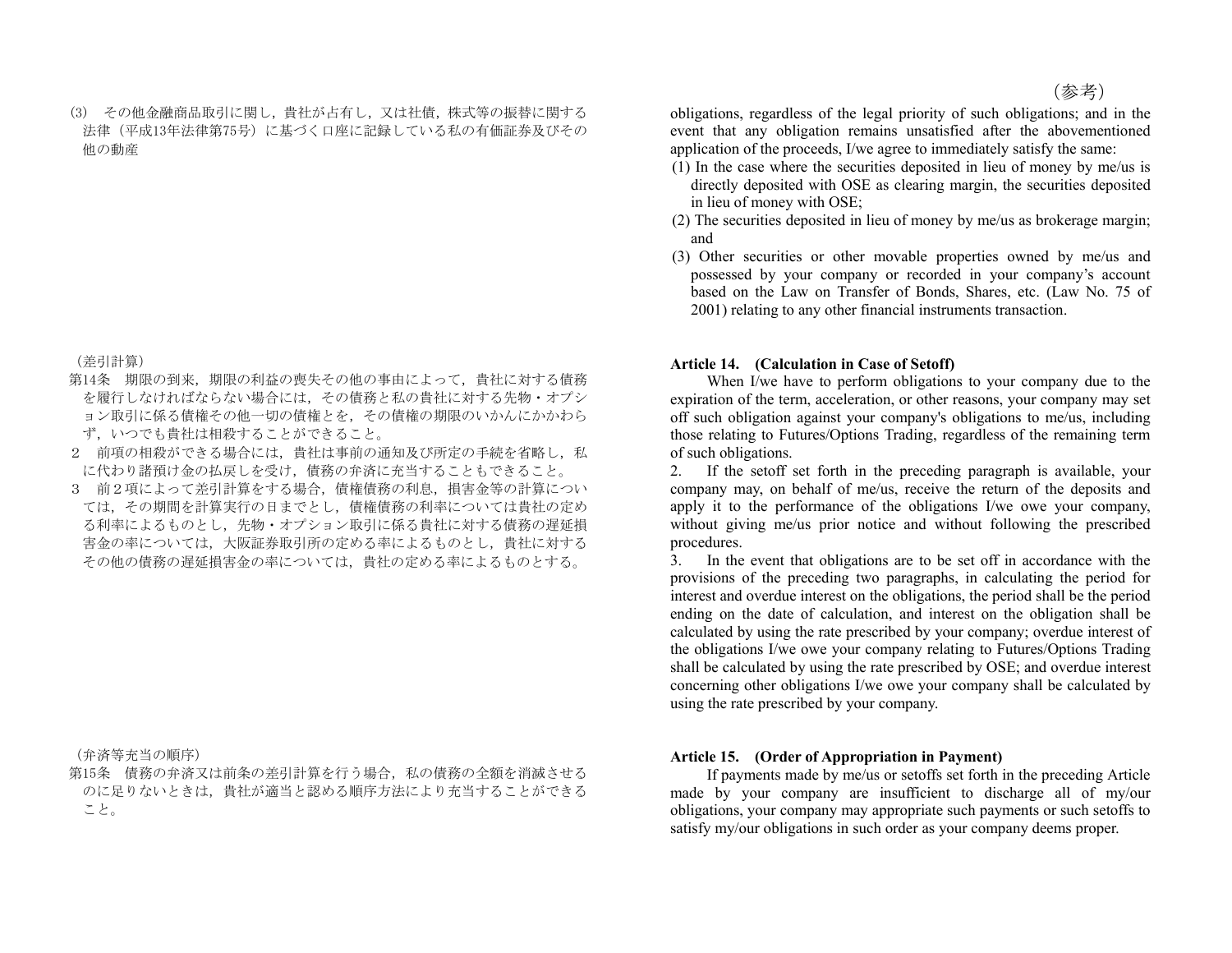(遅延損害金の支払い)

第16条 私が先物・オプション取引に関し,貴社に対する債務の履行を怠ったとき は,貴社の請求により,貴社に対し履行期日の翌日より履行の日まで,大阪証券 取引所の定める率による遅延損害金を支払うことに異議のないこと。

(支払不能による売買停止等の場合の措置)

- 第17条 次の各号のいずれかの事由により,大阪証券取引所の取引参加者規程の規 定に基づき貴社の有価証券の売買等(有価証券等清算取次ぎによるものを除く。) 又は有価証券等清算取次ぎの委託の停止(以下「支払不能による売買停止等」と いう。)が行われ,大阪証券取引所が貴社の顧客の委託に基づく未決済約定(取引 最終日までに転売又は買戻しを行わなかった未決済約定を除く。)について引継ぎ 又は転売若しくは買戻し又は権利行使(これらの委託を含む。以下同じ。)を行わ せることとした場合において,私が貴社以外の大阪証券取引所が指定する取引参 加者に当該未決済約定の引継ぎ(以下「売買停止等時の建玉の移管」という。)を 行おうとするときは,大阪証券取引所の定めるところにより,私が当該取引参加 者のうち一の者に当該売買停止等時の建玉の移管について申し込み,大阪証券取 引所が定める日時までにその承諾を受けなければならないことに異議のないこ と。
- (1) 貴社が支払不能となり又はそのおそれがあると認められたことその他特に必 要があると認められたこと。
- (2) 貴社が非清算参加者である場合において,貴社の指定清算参加者が支払不能と なり又はそのおそれがあると認められたことその他特に必要があると認められた こと。
- (3) 貴社が改善指示に違反したこと。
- (4) 貴社の指定清算参加者が改善指示に違反したこと。
- 2 前項の売買停止等時の建玉の移管を行う場合には,私が移管先の取引参加者(以 下「売買停止等時の移管先取引参加者」という。)に先物・オプション取引口座を 設定しなければならないこと。
- 3 第1項の場合において,私が私の委託に基づく未決済約定の転売若しくは買戻 し又は権利行使を希望するときは,大阪証券取引所の定めるところにより,大阪 証券取引所が定める日時までに,貴社に対しその旨を指示しなければならないこ とに異議のないこと。
- 4 第1項の場合において,大阪証券取引所が定める日時までに,私が第1項の承 諾を受けておらず,かつ,前項の指示を行わなかったときは,私の委託に基づく 未決済約定は,大阪証券取引所の定めるところにより,私の計算において任意に 転売若しくは買戻し又は権利行使が行われることに異議のないこと。

#### **Article 16. (Payment of Overdue Interest)**

 In the event that I/we fail to perform any of the obligations I/we owe your company relating to Futures/Options Trading, I/we shall not object, upon request by your company, to pay your company overdue interest at the rate prescribed by OSE for the period from the day following the due date to the date of actual performance.

### **Article 17. (Transfer of Positions in the Event of Suspension and others of Transactions due to Insolvency)**

 In the event of falling under any of the following items, your company's transactions of securities (excluding transactions made by an agency firm of clearing for securities and others) or the entrustment by an agency firm of clearing for securities and others are suspended in accordance with the provisions of Rules For Transaction Participants of OSE (hereinafter referred to as "Suspension and others of Transactions due to Insolvency"), and OSE decides to have the unsettled transactions relating to customers' positions (except for unsettled transactions for which Resale, Repurchase, etc. was not carried out by the last day of trading) transferred, resold or repurchased, or to have options in connection with such positions exercised (including the entrustment of these actions; the same shall apply hereinafter); and when I/we wish to transfer my/our position from your company to one of transaction participants designated by OSE (hereinafter referred to as the "Transfer of Positions in the Event of the Suspension and others of Transactions "), I/we shall not object to being required to make a request to and obtain consent from such a transaction participant with respect to the Transfer of Positions in the Event of the Suspension and others of Transactions in accordance with the rules of OSE and by the date and time fixed by OSE.

- (1) That your company becomes or is deemed likely to become insolvent, or in the case where it is deemed necessary in particular;
- (2) That the clearing participant your company designates becomes insolvent or is deemed likely to become insolvent, or in the case where it is deemed necessary in particular, if you are a non-clearing participant.
- (3) That your company violated the Instruction for Improvement.
- (4) That your company's designated clearing participant violated the Instruction for Improvement.
- 2. In the event that the Transfer of Positions in the Event of the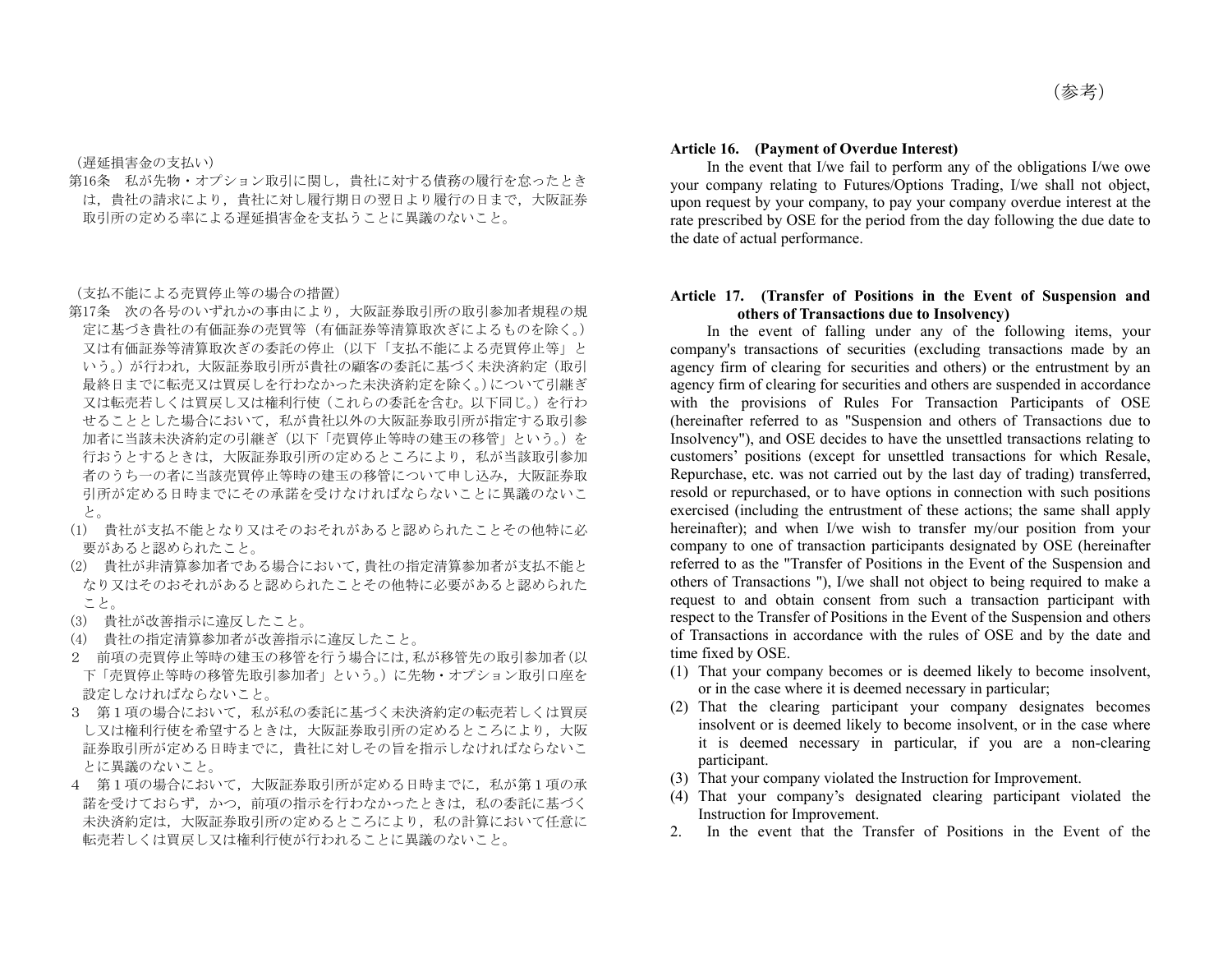- 5 前各項の規定にかかわらず、私が、次の各号(第1項第1号の事由に該当して いない場合は、第2号を除く。)のいずれかに該当した場合は、私の委託に基づく 未決済約定は,大阪証券取引所の定めるところにより,私の計算において任意に 転売若しくは買戻し又は権利行使が行われることに異議のないこと。
- (1) 私が支払不能による売買停止等の前に,第11条に定めるところにより期限の利 益を失ったとき。
- (2) 私が貴社の子会社・親会社であり,かつ,大阪証券取引所により売買停止等時 の建玉の移管を行うことが適当でないと認められたとき。

(差換預託の場合の証拠金の取扱い)

- 第18条 貴社について支払不能による売買停止等が行われた場合において、私が委 託証拠金を預託し,取引証拠金が差換預託されていたとき(第3条第1項ただし 書に規定する差換預託が行われていたときを含む。)は,次の各号に掲げる取扱い が行われることに異議のないこと。
- (1) 代用有価証券が大阪証券取引所に預託されていたときは,大阪証券取引所が当 該代用有価証券の全部又は一部を換金して,金銭により返還することがあり得る こと。この場合において、私と大阪証券取引所との間に委任契約が成立していた ものとみなされること。

Suspension and others of Transactions set forth in the preceding paragraph is carried out, I/we shall not object to being required to establish the Account with the transaction participant to which my/our positions are transferred (hereinafter referred to as the "Transferee in the Event of the Suspension and others of Transactions ").

3. In the case of Paragraph 1 above, if I/we wish to resell or repurchase the unsettled transactions or exercise options related to my/our positions, I/we shall not object to being required to give instructions to that effect to your company in accordance with the provisions prescribed by OSE by the date and time fixed by OSE.

4. In the case of Paragraph 1 above, if I/we do not obtain the consent set forth in Paragraph 1 and do not give the instructions as set forth in the preceding paragraph by the date and time fixed by OSE, I/we shall not object if, with respect to the unsettled transactions relating to my/our customers' positions, resale or repurchase is carried out or options are exercised at your company's discretion for and on my/our account in accordance with the provisions prescribed by OSE.

5. Notwithstanding the provisions of the preceding paragraphs in this Article, in the event of any of the following items (excluding (2), in the case where I/we do not fall within Item (1) of Paragraph 1 of this Article) occur to me/us, I/we shall not object if, with respect to unsettled transactions relating to my/our customers' positions, resale or repurchase is carried out or options are exercised at your company's discretion for and on my/our account in accordance with the provisions prescribed by OSE:

- (1) If the due date of the obligations is accelerated, in accordance with the provision of Article 11 hereof before the Suspension and others of Transactions due to Insolvency; or
- (2) If I/we am/are a subsidiary or parent company of your company and OSE deems it inappropriate to carry out the Transfer of Positions in the Event of the Suspension and others of Transactions.

## **Article 18. (Treatment of Deposited Margin in Case of Replacement Deposit)**

 If your company is subject to the Suspension and others of Transactions due to Insolvency and I/we deposit the brokerage margin, which is replaced and deposited by the clearing margin (including the replacement deposit set forth in the proviso of Article 3, Paragraph 1), I/we shall not object to the application of the following items:

(1) If securities were deposited with OSE in lieu of money, OSE may liquidate all or part of such securities and return the proceeds. In this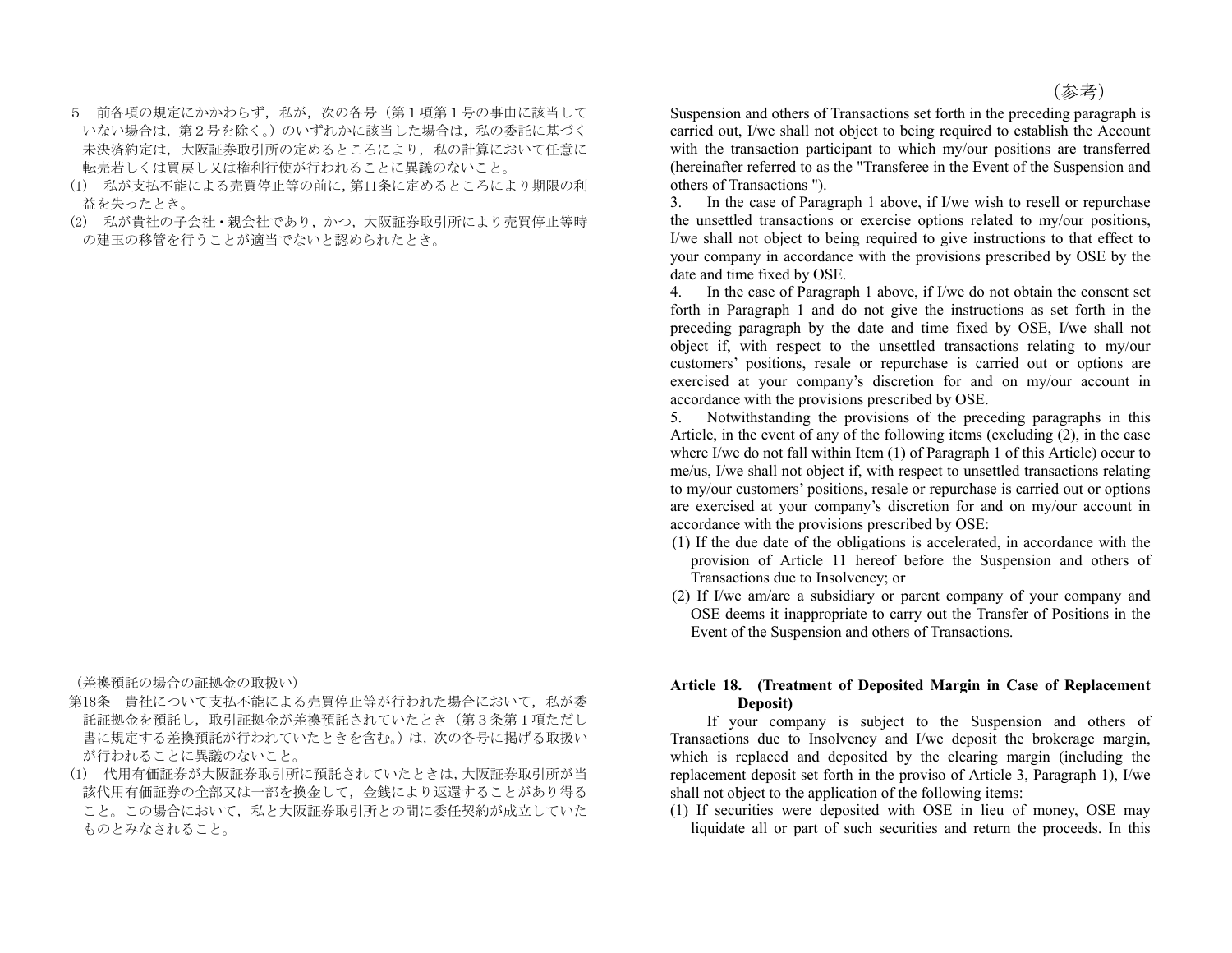- (2) 第5条第1項第2号の規定にかかわらず,次のa又はbのいずれか小さい方の 額につき,私の未履行債務額を控除した額に相当する部分について,私が取引証 拠金の返還請求権を有すること。
- a 私が預託した委託証拠金に相当する額(第3条第1項ただし書に規定する差換 預託が行われた場合における私が貴社に差し入れた取引証拠金を含む。次のbに おいて同じ。)
- b 貴社が大阪証券取引所に預託している差換預託分の取引証拠金(前号の規定に より大阪証券取引所が換金した場合は,差換預託分の取引証拠金として預託して いる金銭及び当該換金に係る有価証券以外の有価証券並びに当該換金の後の金銭 の額から当該換金に要した費用を差し引いた額の金銭)を,私を含む貴社の各顧 客が貴社に預託した委託証拠金に相当する額に応じてあん分した額
- 2 前項の場合において、私の有する返還請求権は、大阪証券取引所が同項第1号 に規定する換金及び各顧客の返還請求権の額の計算につき要する相当の期間を経 過するまではこれを行使し得ず,また大阪証券取引所が相当の注意をもってなし た返還請求権の額の決定に従うものであること。

(売買停止等時の建玉の移管に係る証拠金の取扱い)

- 第19条 第17条第1項の売買停止等時の建玉の移管が行われた場合には,次の各号 に掲げる取扱いが行われることに異議のないこと。
- (1) 私が差し入れた取引証拠金が直接預託されていたときは,売買停止等時の移管 先取引参加者(売買停止等時の移管先取引参加者が非清算参加者である場合には, 当該売買停止等時の移管先取引参加者及びその指定清算参加者)を代理人として 取引証拠金を預託していたものとみなされること。
- (2) 私が委託証拠金を預託し,取引証拠金が差換預託されていたとき(第3条第1 項ただし書に規定する差換預託が行われていたときを含む。)は,前条第1項第2 号の規定により私が返還請求権を有する額について,売買停止等時の移管先取引 参加者(売買停止等時の移管先取引参加者が非清算参加者である場合には,当該 売買停止等時の移管先取引参加者及びその指定清算参加者)を代理人として取引 証拠金を預託していたものとみなされること。
- (3) 第5条第1項に定める取引証拠金返還請求権は,同条第2項の規定にかかわら ず,代理人たる売買停止等時の移管先取引参加者(売買停止等時の移管先取引参

case, the brokerage agreement shall be deemed concluded between me/us and OSE;

- (2) Notwithstanding the provision of Article 5, Paragraph 1, Item (2) hereof, I/we shall have a claim for return of the clearing margin for the portion equivalent to the amount less my Unperformed Obligations in the lesser amount of a. or b. which follows:
	- a. The amount of brokerage margin deposited by me/us (including the clearing margin deposited by me/us with your company in case of the replacement deposit set forth in the proviso of Article 3, Paragraph 1; the same shall be applied hereinafter in the following item (b)); or
	- b. The amount obtained by apportioning the clearing margin deposited by your company for the replacement deposit (in the event OSE liquidates the margin according to the provisions of the preceding paragraph, the amount of money after deducting the expenses required for the liquidation from the sum of the money deposited as clearing margin for the replacement deposit, the securities other than those subject to the liquidation, and the proceeds of the liquidation) in proportion to the amount of brokerage margin of the respective customers of your company (including me/us).

2. In the case of the preceding paragraph, I/we shall not exercise the claim for return until reasonable time passes for OSE to liquidate the securities as set forth in Item (1) of the preceding paragraph and to calculate the amount of claim for return by each customer, and I/we shall agree to the amount of claim for return that OSE decided with reasonable care.

## **Article 19. (Handling of Deposited Margin Relating to Transfer of Positions** in the Event of the Suspension and others of Transactions**)**

 In the event that the Transfer of Positions in the Event of the Suspension and others of Transactions set forth in Article 17, Paragraph 1 hereof is carried out, I/we shall not object to the application of the following items:

(1) If the clearing margin deposited by me/us is directly deposited, the amount equivalent to such clearing margin shall be deemed to have been deposited through the Transferee in the Event of the Suspension and others of Transactions (or Transferee in the Event of the Suspension and others of Transactions and the clearing participant designated by such Transferee, in the case where the Transferee in the Event of the Suspension and others of Transactions is a non-clearing participant) acting as my/our agent;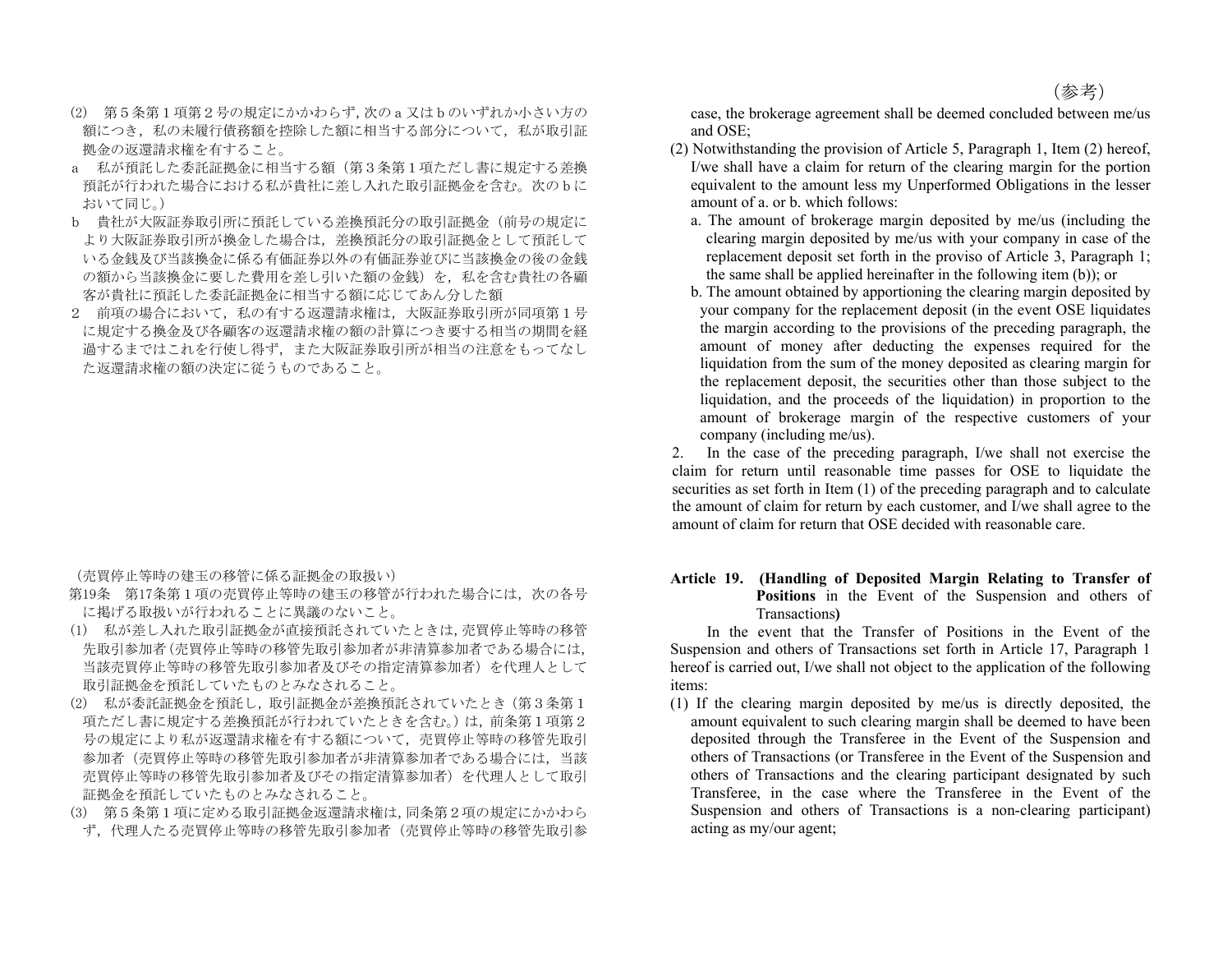加者が非清算参加者である場合には,当該売買停止等時の移管先取引参加者及び その指定清算参加者)を通じてのみ行使できること。

(差換預託の場合の特則)

- 第20条 第17条第1項の売買停止等時の建玉の移管が行われた場合において、私が 委託証拠金を預託し,取引証拠金が差換預託されていたとき(第3条第1項ただ し書に規定する差換預託が行われていたときを含む。)は,次の各号に掲げる取扱 いが行われることに異議のないこと。
- (1) 私が貴社に預託した委託証拠金(第3条第1項ただし書に規定する差換預託が 行われた場合における私が貴社に差し入れた取引証拠金を含む。以下この条にお いて同じ。)の返還を売買停止等時の移管先取引参加者(売買停止等時の移管先取 引参加者が非清算参加者である場合には,当該売買停止等時の移管先取引参加者 及びその指定清算参加者)に求めることはできないこと。
- (2) 前条第3号の規定により取引証拠金返還請求権を行使した場合は,第6条第1 号の規定にかかわらず、前条第2号の規定により取引証拠金として預託していた ものとみなされる額に相当する額の金銭の返還がなされること。この場合におい て,当該金額を限度として,私の委託証拠金の返還請求権が消滅すること。
- (3) 私が前号の規定により取引証拠金の返還を受ける前に,貴社(貴社が非清算参 加者である場合には,貴社又は貴社の指定清算参加者)から委託証拠金の全部又 は一部の返還を受けた場合は,その限度で,私が有する第5条第1項に定める取 引証拠金返還請求権が貴社(貴社が非清算参加者である場合には,貴社又は貴社 の指定清算参加者)に移転すること。
- (2) If I/we deposit the brokerage margin, which is replaced and deposited by the clearing margin (including the replacement deposit set forth in the proviso of Article 3, Paragraph 1), the amount of my/our claim for return set forth in the preceding Article, Paragraph 1, Item (2) hereof shall be deemed to have been deposited through the Transferee in the Event of the Suspension and others of Transactions (or Transferee in the Event of the Suspension and others of Transactions and the clearing participant designated by the Transferee, in the case where the Transferee is a non-clearing participant in the Event of the Suspension and others of Transactions) acting as my/our agent.
- (3) Notwithstanding the provision of Article 5, Paragraph 2 hereof, the claim for return of clearing margin set forth in Article 5, Paragraph 1 hereof may only be exercised through the Transferee in the Event of the Suspension and others of Transactions (or Transferee in the Event of the Suspension and others of Transactions and the clearing participant designated by the Transferee, in the case where the Transferee in the Event of the Suspension and others of Transactions is a non-clearing participant) acting as my/our agent.

### **Article 20. (Special Provisions in Case of Replacement Deposit)**

 In the event that the Transfer of Positions in the Event of the Suspension and others of Transactions set forth in Article 17, Paragraph 1 hereof is carried out, and I/we deposit the brokerage margin, which is replaced and deposited by the clearing margin (including the replacement deposit set forth in the proviso of Article 3, Paragraph 1), I/we shall not object to the application of the following items:

- (1) I/we may not claim return of the brokerage margin deposited with your company by me/us (including the clearing margin deposited by me/us with your company in case of the replacement deposited set forth in the proviso of Article 3, Paragraph 1; the same shall apply hereinafter in this Rule) against the Transferee in the Event of the Suspension and others of Transactions (or Transferee in the Event of the Suspension and others of Transactions and the clearing participant designated by the Transferee, in the case where the Transferee in the Event of the Suspension and others of Transactions is a non-clearing participant);
- (2) Notwithstanding the provision of Article 6, Item (1) hereof, in the event that a claim for return of the clearing margin is exercised in accordance with the preceding Article, Item (3), such return shall be conducted in the form of money equivalent to the amount of the clearing margin which is deemed to have been deposited in accordance with the provisions of the

(参考)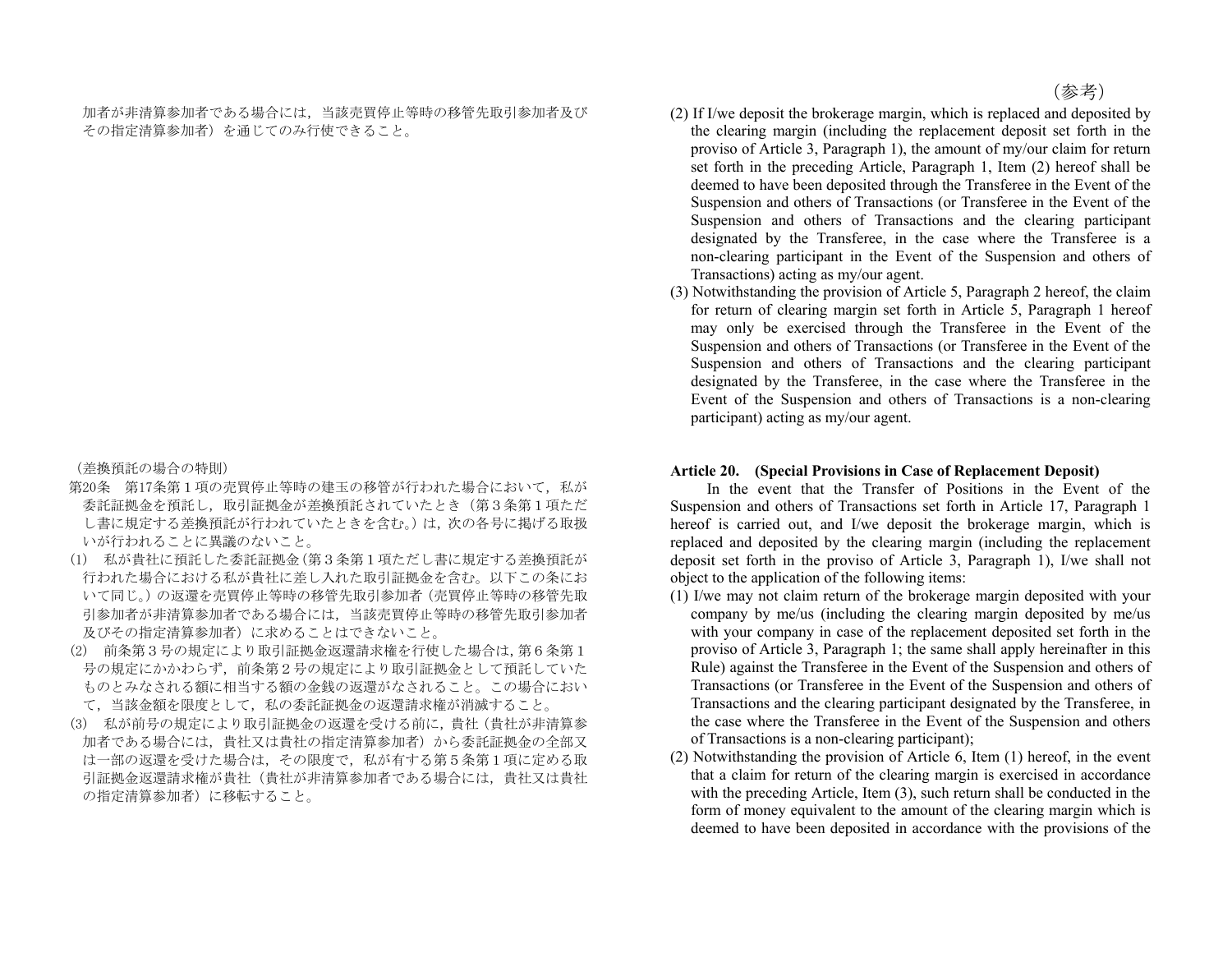(売買停止等時の建玉の移管が行われなかった場合の証拠金の取扱い)

- 第21条 貴社について支払不能による売買停止等が行われ,大阪証券取引所が顧客 の委託に基づく未決済約定について引継ぎ又は転売若しくは買戻し又は権利行使 を行わせることとした場合(私の委託に基づく未決済約定について第17条第1項 の売買停止等時の建玉の移管が行われた場合を除く。)には、第5条の規定にかか わらず、次の各号に掲げる取扱いが行われることに異議のないこと。
- (1) 私が差し入れた取引証拠金が直接預託されていたときは,第5条第1項第1号 に掲げる金銭又は代用有価証券につき,大阪証券取引所の定めるところにより, 大阪証券取引所に対して直接返還請求が行えること。
- (2) 私が委託証拠金を預託し,取引証拠金が差換預託されていたとき(第3条第1 項ただし書に規定する差換預託が行われていたときを含む。)は,第18条第1項第 2号の規定により私が返還請求権を有する額に相当する額の金銭につき,大阪証 券取引所の定めるところにより,大阪証券取引所に対して直接返還請求が行える こと。この場合において,当該金額を限度として,貴社に対する委託証拠金(第 3条第1項ただし書に規定する差換預託が行われた場合における私が貴社に差し 入れた取引証拠金を含む。以下この項において同じ。)の返還請求権が消滅するこ と。
- (3) 私が前号の規定により取引証拠金の返還を受ける前に,貴社(貴社が非清算参 加者である場合には,貴社又は貴社の指定清算参加者)から委託証拠金の全部又 は一部の返還を受けた場合は,その限度で,私が有する前号に定める取引証拠金 返還請求権が貴社(貴社が非清算参加者である場合には,貴社又は貴社の指定清 算参加者)に移転すること。

preceding Article, Item (2) hereof. In such a case, a claim for return of my/our brokerage margin shall lapse to the extent of the amount of return; and

(3) In the event that I/we receive all or part of the brokerage margin from your company before I/we receive the return of the clearing margin in accordance with the provision of the preceding item, my/our claim for return of the clearing margin set forth in Article 5, Paragraph 1 hereof shall be transferred to your company (or your company or the clearing participant designated by your company, in the case where your company is a non-clearing participant) to the extent of the amount returned by your company.

## **Article 21. (Handling of Deposited Margin in the Case that the Transfer of Positions** in the Event of the Suspension and others of Transactions **is not Carried Out)**

 Notwithstanding the provisions of Article 5 hereof, if your company is subject to the Suspension and others of Transactions due to Insolvency and OSE decides to have the unsettled transactions relating to your customers' positions transferred, resold or repurchased or to have options in connection with such position exercised (except for the case where the unsettled transactions of your customers' positions are subject to the Transfer of Positions in the Event of the Suspension and others of Transactions set forth in Article 17, Paragraph 1 hereof), I/we shall not object to the application of the following items:

- (1) If the clearing margin deposited by me/us is directly deposited, I/we may claim directly against OSE the return of the money or securities in lieu of money set forth in Article 5, Paragraph 1, Item (1) hereof, in accordance with the provisions prescribed by OSE.
- (2) If I/we deposit the brokerage margin, which is replaced and deposited by the clearing margin (including the replacement deposit set forth in the proviso of Article 3, Paragraph 1), I/we may claim directly against OSE the return of the money equivalent to the amount of my/our claim set forth in Article 18, Paragraph 1, Item (2) hereof, in accordance with provisions prescribed by OSE. In such a case, a claim for return of the brokerage margin (including the clearing margin deposited by me/us with your company in case of the replacement deposit set forth in the proviso of Article 3, Paragraph 1; the same shall apply hereinafter in this paragraph) against your company shall lapse to the extent of the amount of the return; and
- (3) In the event that I receive all or part of the brokerage margin from your

(参考)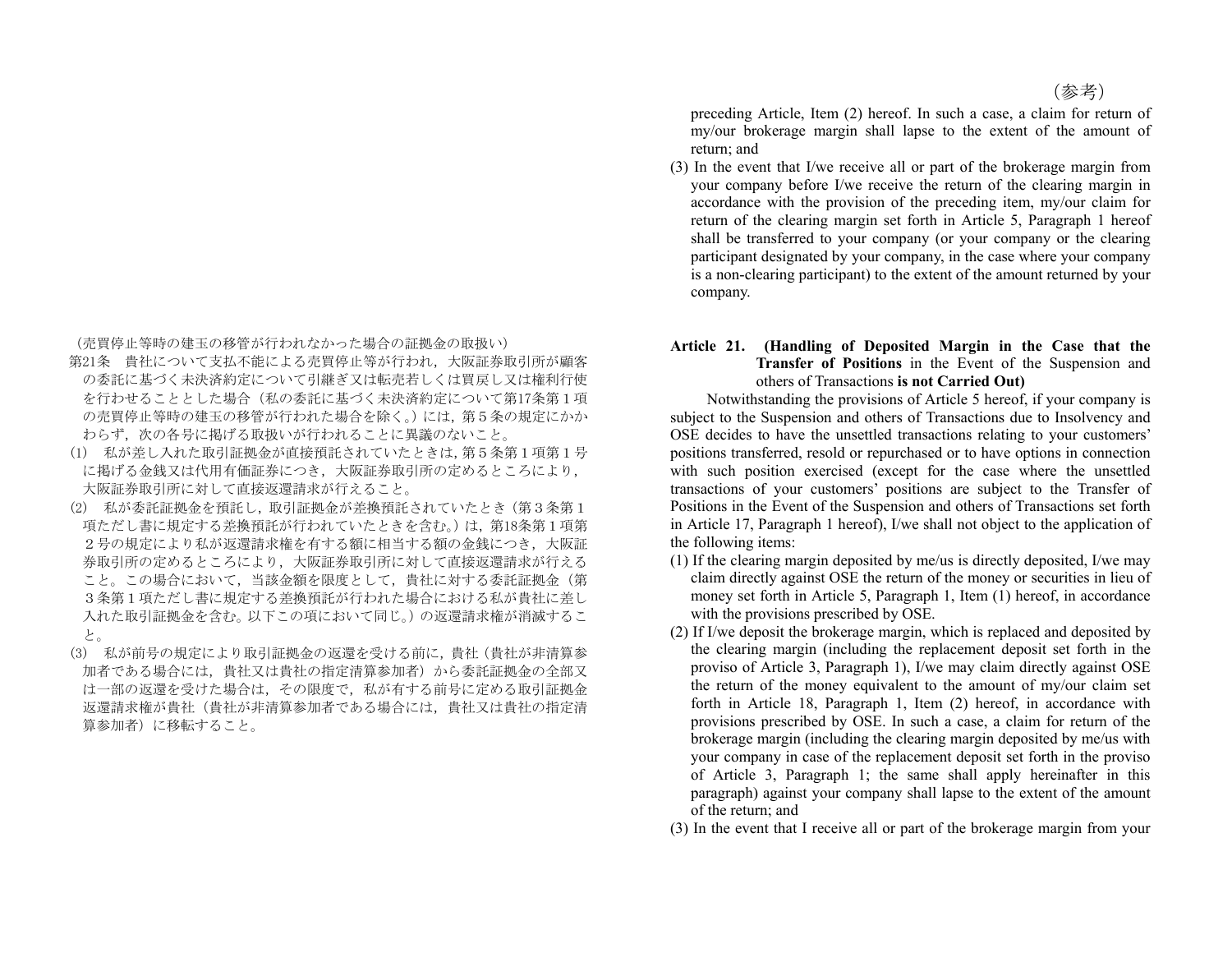(支払不能による売買停止等に伴う請求)

第22条 貴社について支払不能による売買停止等が行われた場合において,この約 諾書に定める取扱いその他の大阪証券取引所の定める規則に基づき行われる取扱 いにより,私が損害を被った場合であっても,売買停止等時の移管先取引参加者 及び大阪証券取引所(貴社が非清算参加者である場合には,貴社の指定清算参加 者,売買停止等時の移管先取引参加者及び大阪証券取引所)に対してその損害の 賠償を請求しないこと。ただし,貴社の指定清算参加者,移管先取引参加者又は 大阪証券取引所に故意又は重大なる過失がある場合にあっては,当該故意又は重 大なる過失がある者に対する請求はこの限りではない。

(債権譲渡等の禁止)

第23条 私が大阪証券取引所及び貴社(貴社が非清算参加者である場合には,貴社, 貴社の指定清算参加者及び大阪証券取引所)に対して有する債権は,これを他に 譲渡又は質入れしないこと。

(証拠金の利息その他の対価)

第24条 私が先物・オプション取引に関し,貴社に証拠金として差し入れ又は預託 する金銭又は代用有価証券には,利息その他の対価をつけないこと。

(委託時間)

第25条 貴社への先物・オプション取引の委託は,貴社が定めた取扱時間内に行う

(参考)

company (or your company or the clearing participant designated by your company, in the case where your company is a non-clearing participant) before I/we receive the return of the clearing margin in accordance with the provision of the preceding item, my/our claim for return of the clearing margin set forth in the preceding item shall be transferred to your company to the extent of the amount returned by your company (or your company or the clearing participant designated by your company, in the case where your company is a non-clearing participant).

## **Article 22. (Claim in the Case of the Suspension and others of Transactions due to Insolvency)**

 Even if I/we sustain damages, in the case where your company is subject to the Suspension and others of Transactions due to Insolvency, due to the treatment set forth in this Agreement for Setting Up Futures/Options Trading Account or other rules prescribed by OSE (or the clearing participant your company designates, the Transferee in the Event of the Suspension and others of Transactions and OSE in the case where your company is a non-clearing participant), I/we shall not claim compensation for such damages against the Transferee in the Event of the Suspension and others of Transactions or OSE. However, in case, willful negligence or gross negligence of your company's designated clearing participant, transferee transaction participant or OSE has proved to be the cause of the damages, this shall not apply to imposing charges to the person who has committed such willful negligence or gross negligence.

#### **Article 23. (Non-assignability of Claims)**

 I/we shall not assign or pledge in claims which I/we have against OSE and your company (your company,, your designated clearing participant, and OSE in the case where your company is a non-clearing participant).

#### **Article 24. (Interest or Other Consideration on Margin)**

 No interest or other consideration shall accrue on the money or securities in lieu of money deposited by me/us with your company as margin with respect to any Futures/Options Trading.

#### **Article 25. (Business Hours)**

I/we shall conduct Futures/Options Trading through your company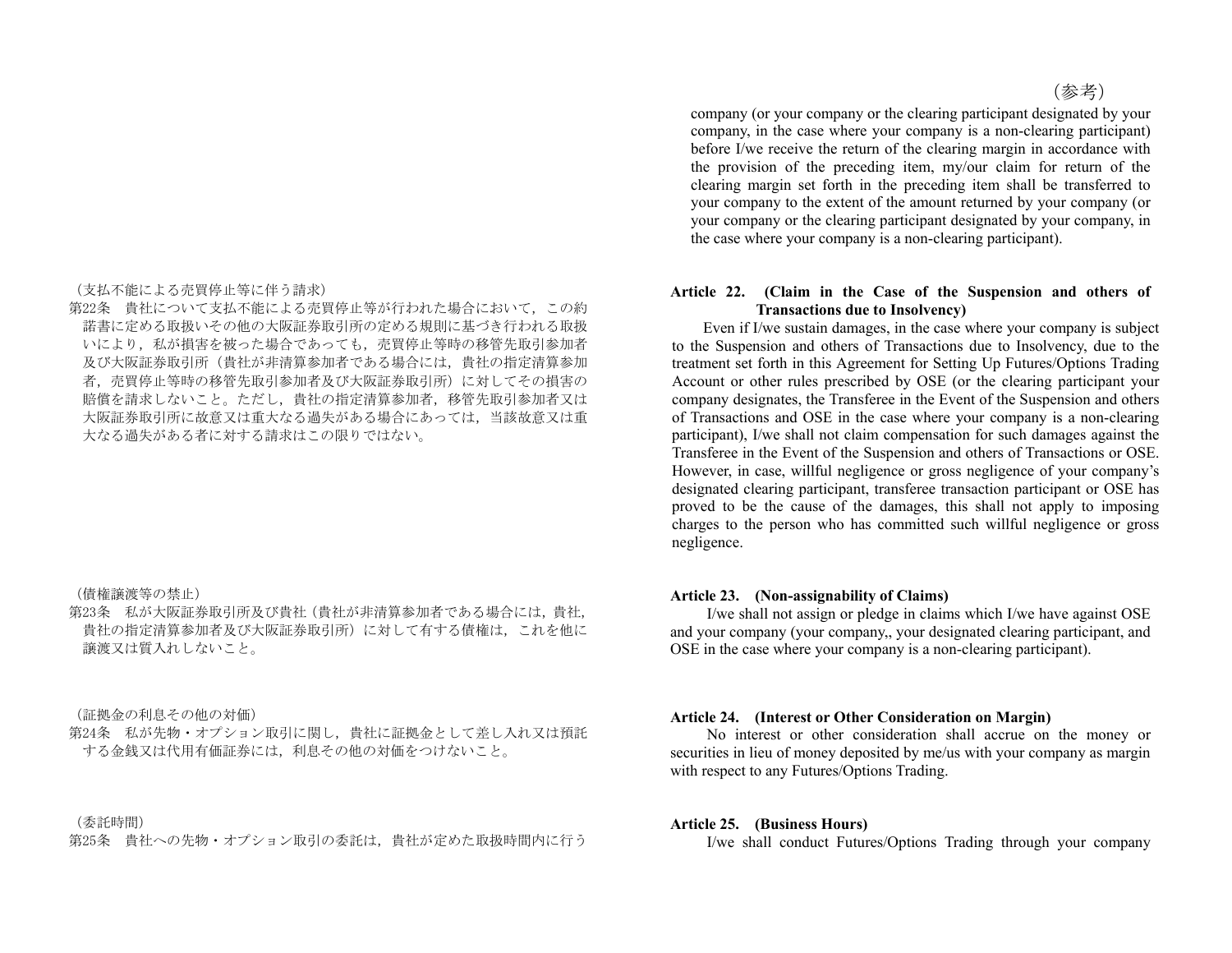(報 告)

第26条 第11条第1項各号及び同条第2項各号のいずれかの事由が生じた場合に は,貴社に対し直ちに書面をもってその旨の報告をすること。

(届出事項の変更届出)

第27条 貴社に届け出た氏名若しくは名称,印章若しくは署名鑑又は住所若しくは 事務所の所在地その他の事項に変更があったときは,貴社に対し直ちに書面をも ってその旨の届出をすること。

(報告書等の作成及び提出)

- 第28条 私は,貴社が日本国の法令又は大阪証券取引所の定款若しくは業務方法書 等の規則等に基づき要求される場合には,私に係る先物・オプション取引の内容 その他を,日本国の政府機関又は大阪証券取引所等宛に報告することに異議のな いこと。この場合,私は,貴社の指示に応じて,かかる報告書その他の書類(電 磁的記録を含む。次項において同じ。)の作成に協力すること。
- 2 前項の規定に基づき行われたかかる報告書その他の書類の作成及び提供に関し て発生した一切の損害については,貴社は免責されること。

(免責事項)

- 第29条 天災地変等の不可抗力その他正当な事由により、私の請求に係る取引証拠 金又は委託証拠金等の返還が遅延した場合に生じた損害については,貴社及び大 阪証券取引所(貴社が非清算参加者である場合には,貴社,貴社の指定清算参加 者及び大阪証券取引所)がその責めを負わないこと。
- 2 前項の事由による取引証拠金又は委託証拠金等の紛失,滅失,き損等の損害に ついても貴社及び大阪証券取引所(貴社が非清算参加者である場合には,貴社, 貴社の指定清算参加者及び大阪証券取引所)がその責めを負わないこと。
- 3 貴社が,諸届その他の書類に使用された印影又は署名を届出の印鑑又は署名鑑 と相当の注意をもって照合し,相違ないものと認めて取り扱ったうえは,それら の書類につき偽造、変造その他の事故があっても、そのために生じた損害につい

 $\leq \xi$   $\geq$ 

#### **Article 26. (Report)**

 In the case that any of the events set forth in Article 11, Paragraph 1 and Paragraph 2 hereof occurs, I/we shall immediately report to that effect to your company in writing.

## **Article 27. (Notice of Changes in Reported Matters)**

 I/we shall immediately give notice to your company in writing whenever any change in my/our name or trade name, seal, signature (shomei kan), address or location of offices or any other matter reported to your company occurs.

## **Article 28. (Preparation and Submission of Reports, etc.)**

 I/we shall not object to your company reporting the matters in connection with Futures/Options Trading carried out by me/us to the governmental authorities of Japan or OSE, etc., if it is required under the laws of Japan or the OSE's Articles of Incorporation or Rules of Clearing Business , etc. In such a case, I/we shall cooperate with your company in the preparation of such reports, and other documents (including records in an electronic format; the same shall apply to the following paragraph.) under the direction of your company.

2. Your company shall not be liable for any damages caused in relation to the preparation or offering of the reports and other documents conducted in accordance with the provision of the preceding paragraph.

### **Article 29. (Immunity from Liability)**

 Your company and OSE (or your company, the clearing participant your company designates and OSE, in the case where you are a non-clearing participant) shall not be liable for any damages caused by a delay in the return of clearing margin or brokerage margin, etc. claimed by me/us, due to force majeure, such as a natural disaster and other justifiable reasons.

2. Your company and OSE (or your company, the clearing participant your company designates and OSE, in the case where you are a non-clearing participant) shall not be liable for any damages on clearing margin or brokerage margin, etc., such as loss or mutilation, due to the reasons set forth in the preceding paragraph.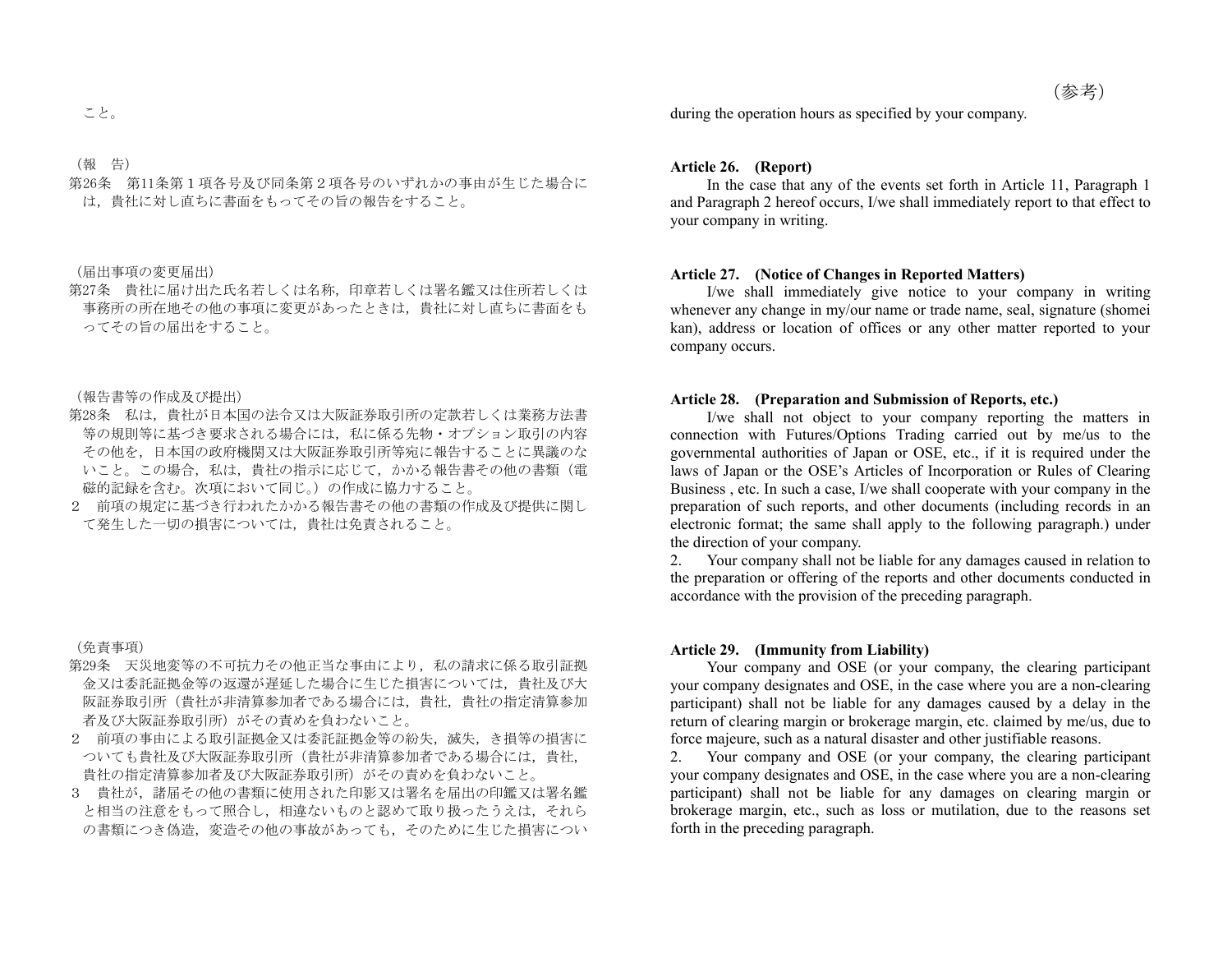ては貴社がその責めを負わないこと。

- 4 大阪証券取引所における先物・オプション取引の立会時間内であるにもかかわ らず,貴社の取扱時間外であるために,貴社に対して先物・オプション取引の委 託ができないことにより生じた損害については,貴社がその責めを負わないこと。
- 5 証拠金所要額の計算の不能,遅延若しくは誤り又は変更によって生じた損害に ついては,貴社,大阪証券取引所並びに証拠金計算方法の開発者及び提供者がそ の責めを負わないこと。

(通知の効力)

第30条 私が貴社に届け出た住所又は事務所にあて,貴社又は大阪証券取引所によ りなされた先物・オプション取引に関する諸通知が,転居,不在その他私の責め に帰すべき事由により延着し,又は到着しなかった場合においては,通常到達す べき時に到達したものとすること。

(適用法)

第31条 本約諾は,日本国の法律により支配され,解釈されるものとすること。

(合意管轄)

第32条 私と貴社との間の先物・オプション取引に関する訴訟については,貴社本 店又は 支店の所在地を管轄する裁判所のうちから貴社が管轄裁判所を指定する ことができること。

(参考)

3. If your company collates the seal or signature used in various reports or other documents with the registered seal impression or signature with due diligence, and deems such seal or signature to be genuine, your company shall not be liable for any damages caused by forgery, alteration or other accidents concerning such documents.

4. Your company shall not be liable for any damages caused by my/our not being able to conduct Futures/Options Trading through your company outside of your company's operating hours even through the trade request may have been made during the futures/options trading hours at OSE.

5. Your company, OSE, the margin calculation algorithm developer and provider shall not be liable for any damages caused by any inability, delay, mistake or amendment when calculating margin requirements.

#### **Article 30. (Effect of Notice)**

 In the event that a notice of any kind with respect to Futures/Options Trading by your company or OSE addressed to my/our reported address or office location is delayed or does not arrive due to my/our change of address or location, absence or any other reason attributable to me/us, it shall be deemed to have arrived at the time when it should usually have arrived.

#### **Article 31. (Applicable Law)**

 This Agreement shall be governed by the laws of Japan and construed in accordance therewith.

#### **Article 32. (Agreed Jurisdiction)**

With respect to any legal action arising in connection with Futures/Options Trading between your company and me/us, your company shall have the right to designate a court having jurisdiction over such legal action from the courts having jurisdiction over the place where the head office or \_\_\_\_\_ branch of your company is located.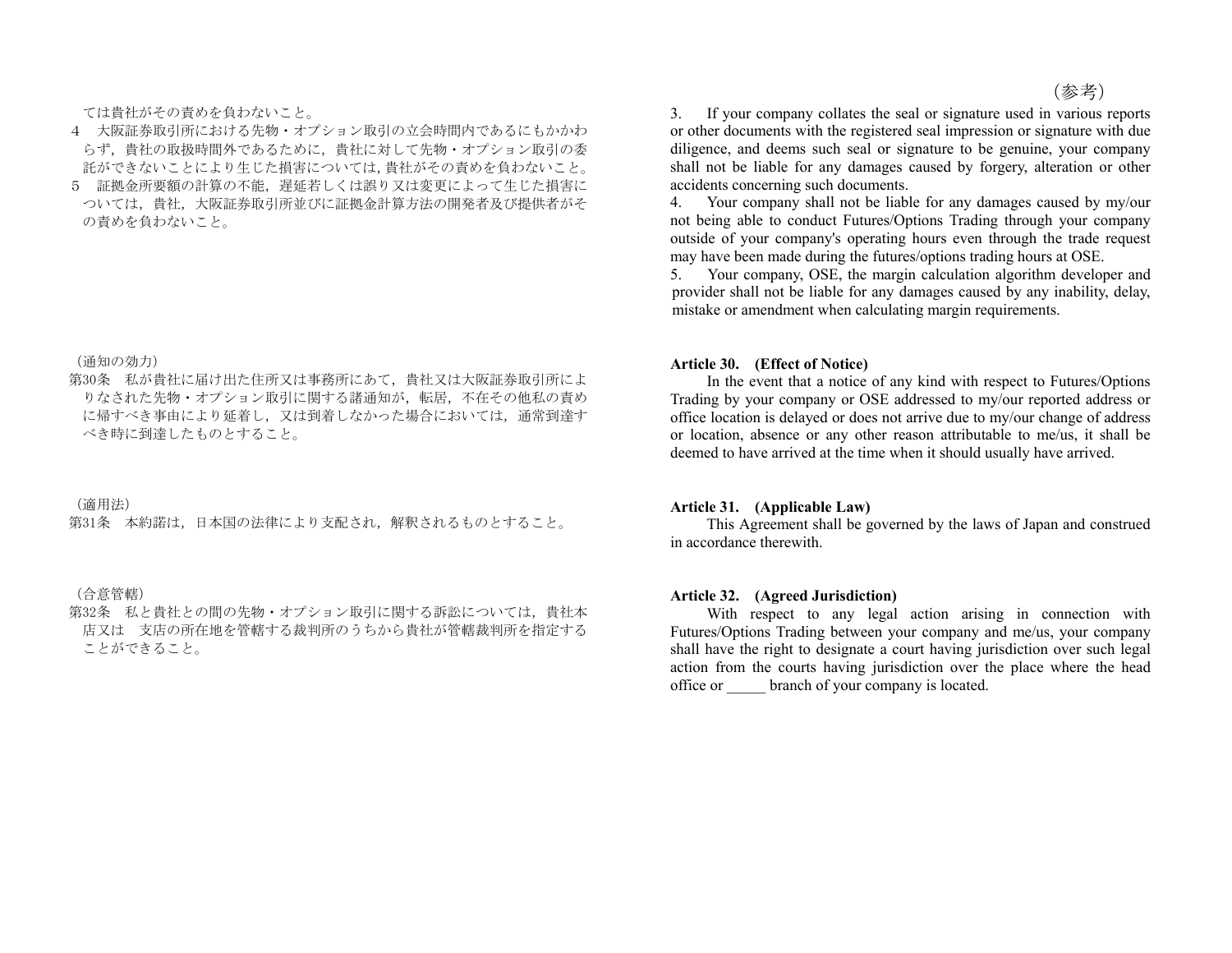(電磁的方法による書面の授受)

- 第33条 貴社は,その用いる電磁的方法(電子情報処理組織を使用する方法その他 の情報通信の技術を利用する方法であって金融商品取引業等に関する内閣府令第 57条の3に定める方法と同様の方法をいう。以下同じ。)の種類及び内容を提示し, 私の書面又は電磁的方法による承諾を得た場合には,第3条第2項,第26条及び 第27条に規定する書面(印章又は署名鑑の変更に係るものを除く。)の受入れに代 えて,電磁的方法により,当該書面によるべき同意を得ること若しくは報告又は 届出を受けることができること。この場合において,貴社は私から当該書面によ るべき同意を得たもの若しくは報告又は届出を受けたものとみなされること。
- 2 私が,前項の規定による承諾をした後に,書面又は電磁的方法により,電磁的 方法による同意,報告又は届出を行わない旨の申出をした場合(私が再び前項の 規定による承諾をした場合を除く。)は,貴社は,前項の規定に基づき電磁的方法 により受けることができることとした書面によるべき同意を得ないこと若しくは 報告又は届出を受けないこと。

(有価証券)

第33条の2 この約諾書において,有価証券とは,法第2条第1項に規定する有価 証券及び同条第2項の規定により当該有価証券とみなされる権利をいうこと。

(取次者の遵守事項)

- 第34条 私が取次者である場合は、私は申込者に対して大阪証券取引所の諸規則を 遵守させることとし,大阪証券取引所から要請があるときは,私の取次業務に関 する資料を貴社を通じて又は直接大阪証券取引所に提出すること。
- 2 私が取次者である場合は、次の各号に掲げる事項について貴社に対して通知す ること。
- (1) 私が貴社に委託した先物・オプション取引が申込者の委託に基づくものである 場合は,その旨
- (2) 前号の場合において,私が貴社に差し入れ又は預託する証拠金について,私が 申込者から差入れを受けた取引証拠金若しくは委託証拠金又は私が申込者から取 次証拠金の預託を受けて私が差し換えた取引証拠金若しくは委託証拠金の別
- 3 私が取次者である場合は,申込者との間で,証拠金に対する権利及び返還に関 する事項その他この約諾書及び証拠金規則の規定に準じた事項を内容とする契約 を締結すること。
- 4 先物・オプション取引に係る有価証券等清算取次ぎの委託の取次ぎについては,

#### **Article 33. (Electronic Transfer of Document)**

1. Your company may obtain a consent, receive reports, or be deemed to have got filed by an electronic means (or a means of using computer information processing system and other means of using other information dissemination technology, both of which are prescribed in Article 57-3 of Cabinet Order relating to financial instruments business, or the means of the same kind; the same shall apply hereinafter) that was supposed to be obtained in writing and may receive reports or notifications electronically instead of receiving the document prescribed in Article 3, Paragraph 2, Article 26 and Article 27 (excluding the document for the change of a seal or signature), if your company offers the type and the content of the electronic means your company is to use, and your company obtained my approval in writing or electronically.

2. Your company does not obtain a consent, receive reports, or get filed by an electronic means, if I/we make an offer of not obtaining a consent, receiving reports or filing documents by an electronic means after getting an approval under the preceding paragraph (except the case your company obtains my/our approval again under the preceding paragraph).

### **Article 33-2. (Securities)**

The term "securities" as used in this Agreement shall mean securities prescribed in Article 2, Paragraph 1 of the Law and rights deemed as such Securities under Article 2, Paragraph 2 thereof.

### **Article 34. (Rules for Agency Firm)**

 If I/we am/are an agency firm, I/we shall ensure that any applicant customer abide by the regulations of OSE and that, if requested by OSE, I/we shall submit reference materials on my/our agent services either through your company or directly to OSE.

2. If I/we am/are an agency firm, I/we shall notify the following matters to your company:

- (1) That I/we am/are acting as an agency firm for another customer in conducting Futures/Options Trading through your company, if this is the case;
- (2) In the case of the preceding Item, whether the margin that I/we deposit with your company is clearing margin or brokerage margin that the applicant customer deposited with me/us or whether it is clearing margin or brokerage margin provided by me/us as replacement deposit after receiving a deposit of agency margin from the applicant customer.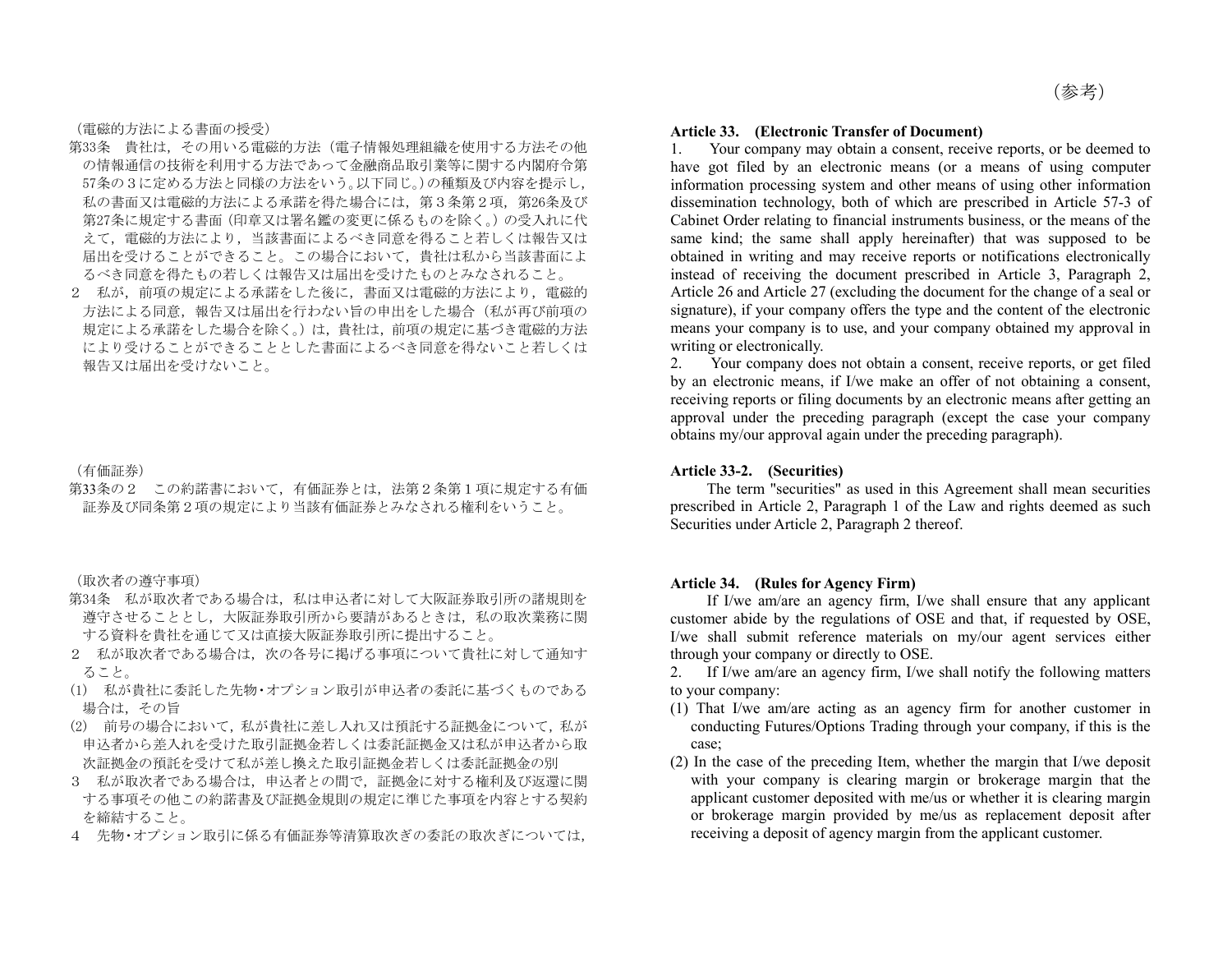有価証券等清算取次ぎを委託した取引参加者を当該先物・オプション取引の取次 ぎを行う者とみなして,第1項から前項までの規定を適用すること。

(ギブアップを行う場合の取扱い)

- 第35条 私が貴社にギブアップに係る先物・オプション取引の委託を行うときは, 次の各号に掲げる取扱いに従うことに異議のないこと。
- (1) 貴社が注文執行取引参加者である場合は,清算執行取引参加者に先物・オプシ ョン取引口座を設定しなければならない。ただし,私が取引取次者(注文執行取 引参加者に先物・オプション取引を委託した顧客が,金融商品取引業者又は外国 証券業者である場合であって,当該委託が注文執行取引参加者に対する先物・オ プション取引の委託の取次ぎによるものであるときの当該顧客をいう。以下この 項において同じ。)である場合又はギブアップに係る先物・オプション取引の決済 の委託の取次ぎを決済取次者(清算執行取引参加者に先物・オプション取引の決 済を委託した顧客が,金融商品取引業者又は外国証券業者である場合であって, 当該委託が清算執行取引参加者に対する先物・オプション取引の決済の委託の取 次ぎによるものであるときの当該顧客をいう。以下この項において同じ。)に対し て申し込んだ顧客である場合は,この限りでない。
- (2) 貴社が清算執行取引参加者である場合は,注文執行取引参加者に先物・オプシ ョン取引口座を設定しなければならない。ただし、私が決済取次者である場合又 はギブアップに係る先物・オプション取引の委託の取次ぎを取引取次者に対して 申し込んだ顧客である場合は,この限りでない。
- 2 私が貴社にギブアップに係る先物・オプション取引の委託を行う場合において, 貴社が注文執行取引参加者であるときは、次の各号に掲げる取扱いが行われるこ とに異議のないこと。
- (1) 清算執行取引参加者がテイクアップ申告を行ったことによってギブアップが 成立したときは,貴社において当該ギブアップに係る先物・オプション取引が将 来に向かって消滅するとともに,当該消滅した先物・オプション取引についての 貴社に対する委託が終了し,当該清算執行取引参加者において当該消滅した先 物・オプション取引と同一内容の先物・オプション取引が新たに発生し,当該新 たに発生した先物・オプション取引の決済に係る委託が当該テイクアップ申告を 行った清算執行取引参加者との間で成立すること。
- (2) 清算執行取引参加者がテイクアップ申告を行わなかった場合において,当該テ イクアップ申告が行われなかった先物・オプション取引につき,私が処理方法を
- 3. If I/we am/are an agency firm, I/we shall make a contract equivalent to the provisions in this Agreement and the Margin Rules with the applicant customer on matters pertaining to the rights and return of margins and the like.
- 4. With regard to an agency firm of clearing for securities and others relating to Futures/Options Trading, a transaction participant who entrusted such clearing will be deemed as an agency firm for Futures/Options Trading; therefore, Paragraph 1 to 3 of this Article will be applied.

### **Article 35. (Treatment for Give-Up)**

 If I/we entrust OSE's Transaction Participant with Futures/Options Trading related to Give-Up, I/we shall not object to the following treatments.

- (1) If your company is an executing participant, I/we must open an Account with a carrying participant, save that I/we am/are an executing participant's affiliate (referring to the customer who entrusts the Futures/Options Trading to an executing participant and who is a financial instruments firm or a person conducting securities-related business in foreign countries, in case such entrustment comes originally from a customer of such customer; the same shall apply hereinafter in this paragraph), or a customer who gives instructions to a carrying participant's affiliate (referring to the customer who entrusted the Futures/Options Trading to a carrying participant and who is a financial instruments firm or a person conducting securities-related business in foreign countries, in case such entrustment comes originally from a customer of such customer; the same shall apply hereinafter in this paragraph) to entrust the settlement of the Futures/Options Trading related to Give-Up.
- (2) If your company is a carrying participant, I/we must open an Account with an executing participant; save that I/we am/are a carrying participant's affiliate or a customer who gives instructions to an executing participant's affiliate to entrust the Futures/Options Trading related to Give-Up.

2. In case I/we entrust the Futures/Options Trading related to Give-Up to your company, and if your company is an executing participant, I/we shall not object to treatments set forth in the following item;

(1) If Give-Up is executed by Take-Up notification of a carrying participant, the Futures/Options Trading related to Give-Up is to be terminated at your company in the future. Also the entrustment of such terminated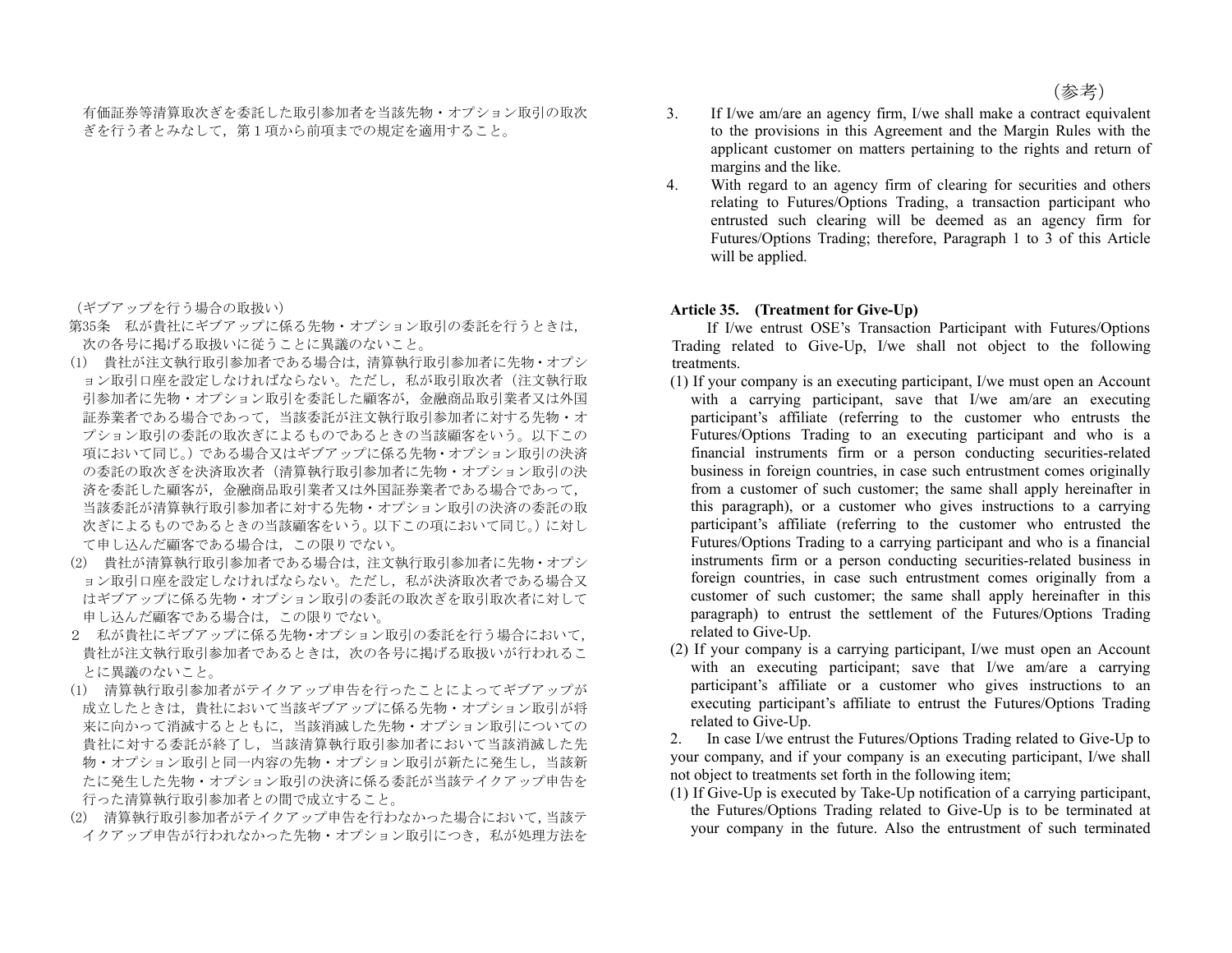(参考)

貴社との間で定めた所定の時限までに貴社に指示しなかった場合には,当該先 物・オプション取引を決済するために必要な転売若しくは買戻し又は権利行使を, 私の計算において貴社が任意に行うこと。

- (3) 前号の転売若しくは買戻し又は権利行使を行った結果,損失が生じた場合に は,貴社に対して,損失の額に相当する金銭を直ちに支払うこと。
- 3 私が貴社にギブアップに係る先物・オプション取引の委託を行う場合において, 貴社が清算執行取引参加者であるときは,次の各号に掲げる取扱いが行われるこ とに異議のないこと。
- (1) 貴社がテイクアップ申告を行ったことによってギブアップが成立したときは, 注文執行取引参加者において当該ギブアップに係る先物・オプション取引が将来 に向かって消滅するとともに,当該消滅した先物・オプション取引についての当 該注文執行取引参加者に対する委託が終了し,貴社において当該消滅した先物・ オプション取引と同一内容の先物・オプション取引が新たに発生し,当該新たに 発生した先物・オプション取引の決済に係る委託が貴社との間で成立すること。
- (2) 貴社は,注文執行取引参加者との間であらかじめ定めた条件に合致しないこと により,ギブアップに係る先物・オプション取引の決済に係る委託を受けないこ とがあること。

(建玉の移管の取扱い)

第36条 私が既に先物・オプション取引口座を設定している他の取引参加者に未決 済約定の引継ぎ(以下「建玉の移管」という。)を希望するときは,貴社及び当該 他の取引参加者に当該建玉の移管について申し込み,所定の時限までにその承諾 を受けなければならないことに異議のないこと。

Futures/Options Trading to your company is to be completed, and the carrying participant newly receives the same Futures/Options Trading as those terminated, and the settlement for such new Futures/Options Trading is entrusted to a carrying participant who applied for the Take-Up;

- (2) If case a carrying participant didn't apply for Take-Up notification, the Futures/Options Trading which was not taken-up, is to be re-soled, re-purchased, or exercised on my/our own account at your company's discretion to settle such Futures/Options Trading in case I/we don't give instructions regarding procedures by the time decided between me/us and your company;
- (3) If the loss occurs as a result of the resale, repurchase or exercise set forth in the preceding item, the amount of money equivalent to the loss needs immediately to be paid.
- 3. In case I/we entrust your company with Futures/Options Trading related to Give-Up, and if your company is a carrying participant, I/we shall not object to treatments in the following items;
- (1) If Give-Up is executed by Take-Up notification of your company, such Futures/Options Trading related to Give-Up is to be terminated at an executing participant in the future. Also the entrustment of such terminated Futures/Options Trading to the executing participant is to be completed, and your company newly receives the same Futures/Options Trading as those terminated and the entrustment of settlement for such new Futures/Options Trading is executed with your company;
- (2) Your company sometime does not receive the entrustment of settlement for Futures/Options Trading related to Give-up because the conditions established in advance with an executing participant are not consistent.

### **Article 36. (Treatment for Transfer of Positions)**

 If I/we wish to have unsettled transactions transferred to another transaction participant with whom I/we already opened an Account (hereinafter referred to as "Transfer of Positions"), I/we shall apply for it with your company and another transaction participant and shall not object to the provision that I/we must receive their approval by the designated time.